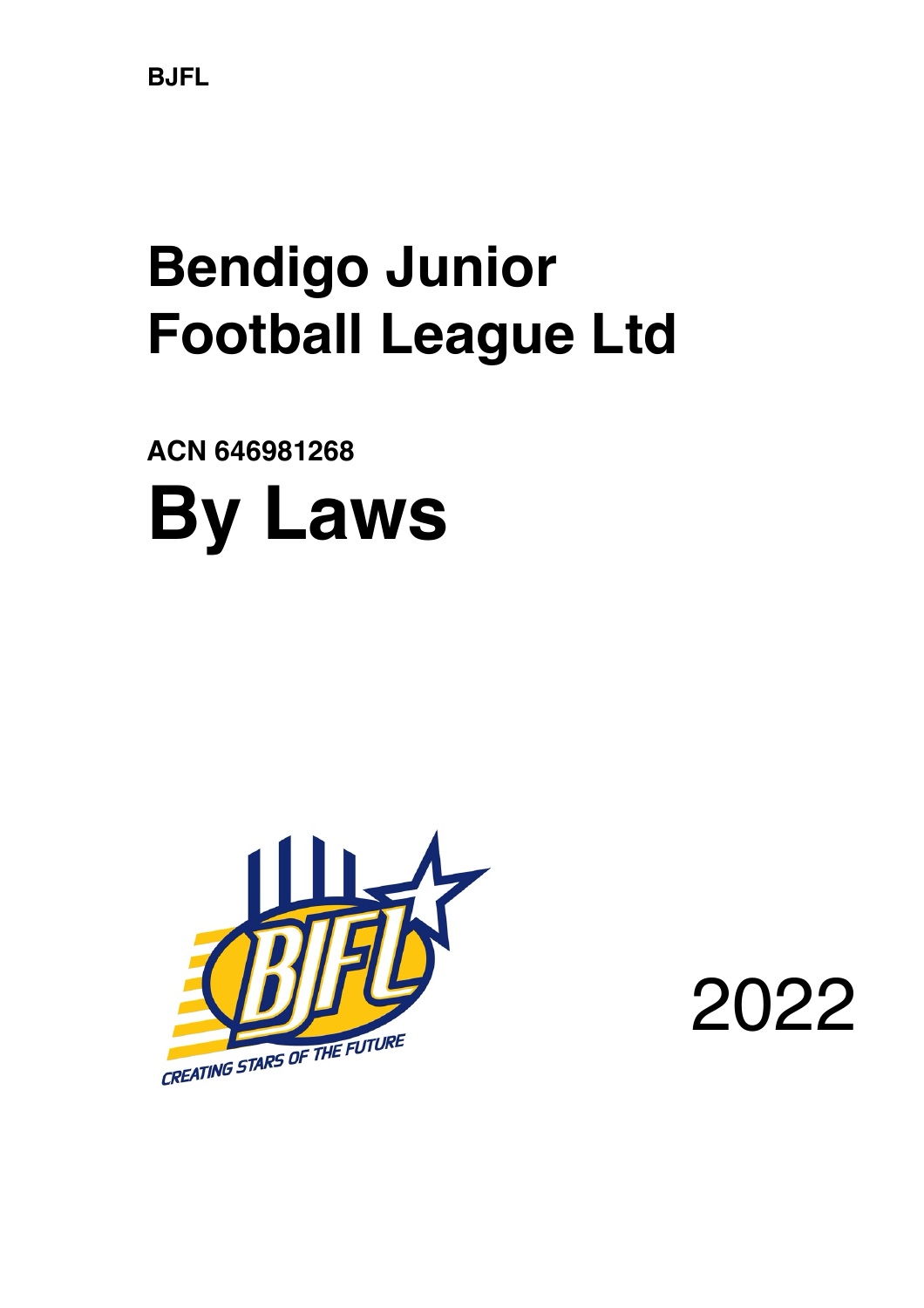# **As amended November 2nd, 2021**

# **CONTENTS**

| <u>By-Law</u>                              | <b>Heading</b>                                                   |  |  |  |
|--------------------------------------------|------------------------------------------------------------------|--|--|--|
| 1                                          | <b>PART A - DEFINITIONS &amp; INTERPRETATION</b>                 |  |  |  |
|                                            | <b>PART B - ADMINISTRATIVE PROVISIONS</b>                        |  |  |  |
| 2                                          | <b>Controlling Body</b>                                          |  |  |  |
| 3                                          | <b>Age Divisions</b>                                             |  |  |  |
| 4                                          | <b>Team Nominations</b>                                          |  |  |  |
| 5                                          | <b>General Meetings</b><br><b>Matters Determined Pre-season</b>  |  |  |  |
| 6                                          | Footballs                                                        |  |  |  |
| $\overline{7}$                             | Interleague Organisation                                         |  |  |  |
| <b>PART C - THE HOME &amp; AWAY SEASON</b> |                                                                  |  |  |  |
| 8                                          | <b>Registration of Players</b>                                   |  |  |  |
| 9                                          | <b>Clearances and Permits</b>                                    |  |  |  |
| 10                                         | <b>Eligibility to Play</b>                                       |  |  |  |
| 11                                         | <b>Divisional Splits</b>                                         |  |  |  |
|                                            | <b>Match Provisions</b>                                          |  |  |  |
| 12                                         | Fixtures, Ladders, Cancellations, Forfeits etc.                  |  |  |  |
| 13<br>14                                   | <b>Team Numbers and Team Sheets</b>                              |  |  |  |
| 15                                         | <b>Times of Play</b>                                             |  |  |  |
| 16                                         | <b>Acceptable Equipment</b><br><b>Field Umpires and Stewards</b> |  |  |  |
| 17                                         | Coaches                                                          |  |  |  |
| 18                                         | <b>Match Officials</b>                                           |  |  |  |
| 19                                         | <b>Club Responsibilities</b>                                     |  |  |  |
|                                            | <b>BJFL Game Rules</b>                                           |  |  |  |
| 20                                         | <b>Order Off Rule</b>                                            |  |  |  |
| 21                                         | <b>Fifty Metre and Twenty-Five Metre Penalties</b>               |  |  |  |
| 22                                         | <b>Centre Square Rule</b>                                        |  |  |  |
| 23                                         | Interchange                                                      |  |  |  |
|                                            | <b>After Match Provisions</b>                                    |  |  |  |
| 24                                         | <b>Result Sheets</b>                                             |  |  |  |
| 25 and 26                                  | Protests and Investigations                                      |  |  |  |
| 27<br>28                                   | <b>Reports and Optional Penalties</b>                            |  |  |  |
|                                            | Penalties, Fines and Appeals                                     |  |  |  |
|                                            | <b>PART D - FINALS</b>                                           |  |  |  |
| 29                                         | <b>Finals Eligibility</b>                                        |  |  |  |
| 30                                         | <b>Finals Series</b>                                             |  |  |  |
|                                            | <b>PART E - OTHER PROVISIONS</b>                                 |  |  |  |
| 31                                         | <b>Best and Fairest Awards</b>                                   |  |  |  |
| 32                                         | Life Members                                                     |  |  |  |
| 33                                         | Changing these By-Laws                                           |  |  |  |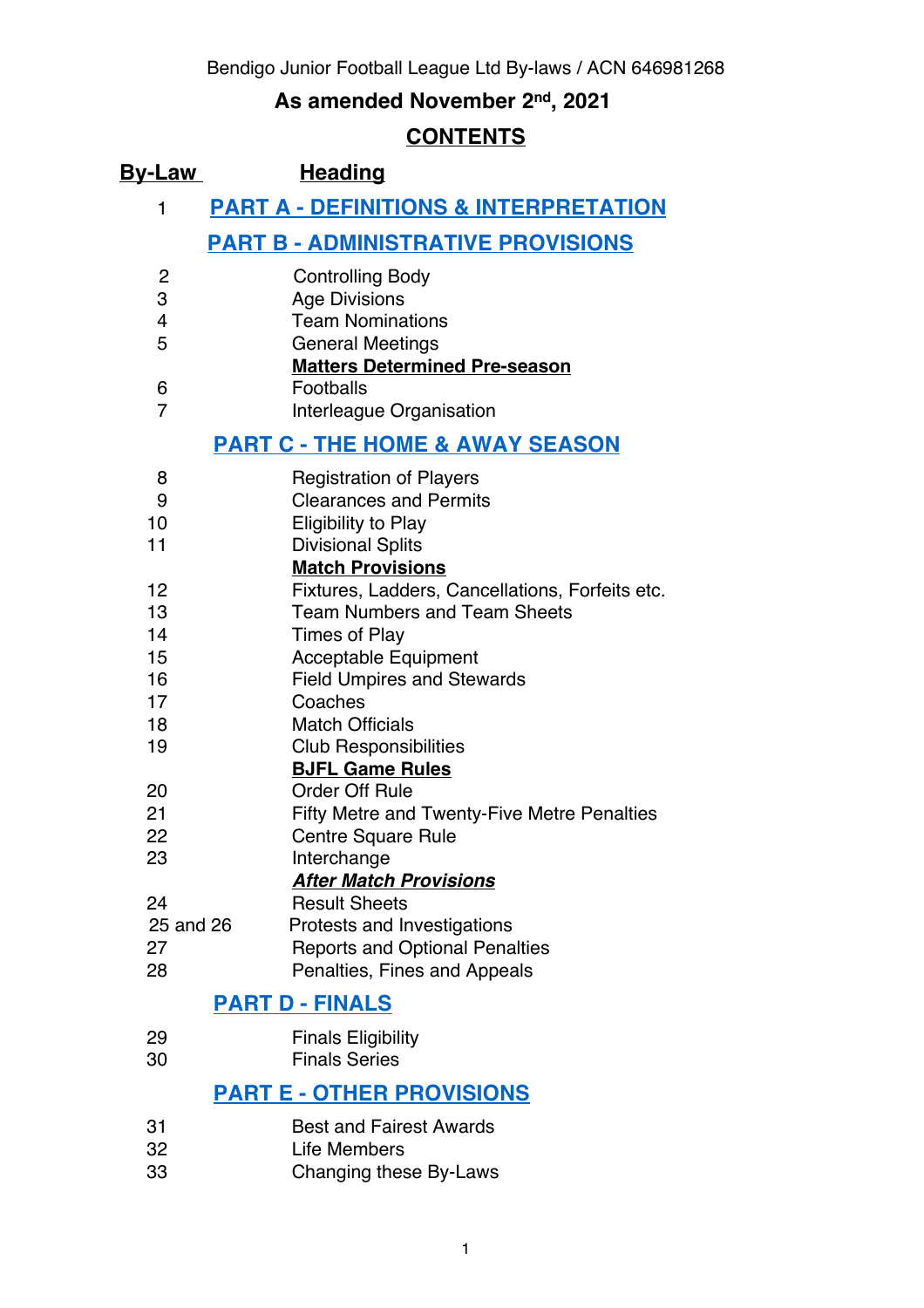## **Season 2022 Clarification and Amendment summary**

For Season 2021/22 the BJFL are an limited company, therefore, any terminology relating to the BJFL Executive is to be replaced with the Advisory Committee.

#### Ø **Match day Balls:**

Boys: U16 Size 5 leather; U14 & U12 Size 4 Synthetic; U9 & U10's Size 3 synthetic (yellow or red).

Girls: U18 Girls Size 4 Leather; U16 & U14 Girls Size 4 Synthetic; U12 Girls Size 3 synthetic (yellow or red).

#### Ø **Age Groups:**

The Girls competitions will be aligned with the following format: Under 12, 14, 16 and 18 age groups. The Under 12 Girls competition will operate with modified rules as per "The AFL Junior Match Policy" and as amended by the BJFL.

#### Ø **Grading Games:**

4 points per game will be awarded to the winning team, these points will accrue and be applied to the start of the Home and Away season, percentage will not be carried forward. An appeal process is available for any MAJOR discrepancy that creates unfair advantage and ineligibility for finals. This process must be lodged to AFLCV 4 weeks prior to finals commencement.

Note: For creating the draw easier and quicker, at the end of grading there will be no referral to who played who and where previously. We will start the season proper from round 5 with the aim to have the new draw completed after round 6.

#### Ø **Ladder Calculations:**

Final placing calculations were changed for the 2021 season with the introduction of the head to head process when teams are tied on the same points. The detailed process is defined in bylaw 12.2.1.

Where divisions have uneven teams (byes allocated), the match ratio process to be used as defined in bylaw 12.2.2

#### Ø **BJFL Conditions of Entry:**

The 'BJFL Conditions of Entry' policy is provided within the 2021 Coaches and Team Managers Handbook which is new for the 2021 season. The policy outlines conditions, offences, penalties and appeal process for club members, supporters or spectators.

#### Ø **COVID**

All protocols must be abided by all BJFL Clubs. AFL Vic link: https://aflvic.com.au/return-to-play/

#### Ø **Player Points System:**

The player points system is designed to reduce player movement between clubs to ensure club sustainability. Each club will be notified of their transfers (in) at the start of the season. Random checks of teams throughout the season will be made. It is important that each club has knowledge of the system to avoid too many transferred players in one team.

#### Ø **Female Rules Summary:**

The female rules summary has been updated for season 2021. The Australian Football Match Policy has been used as a guide for the BJFL female rules summary.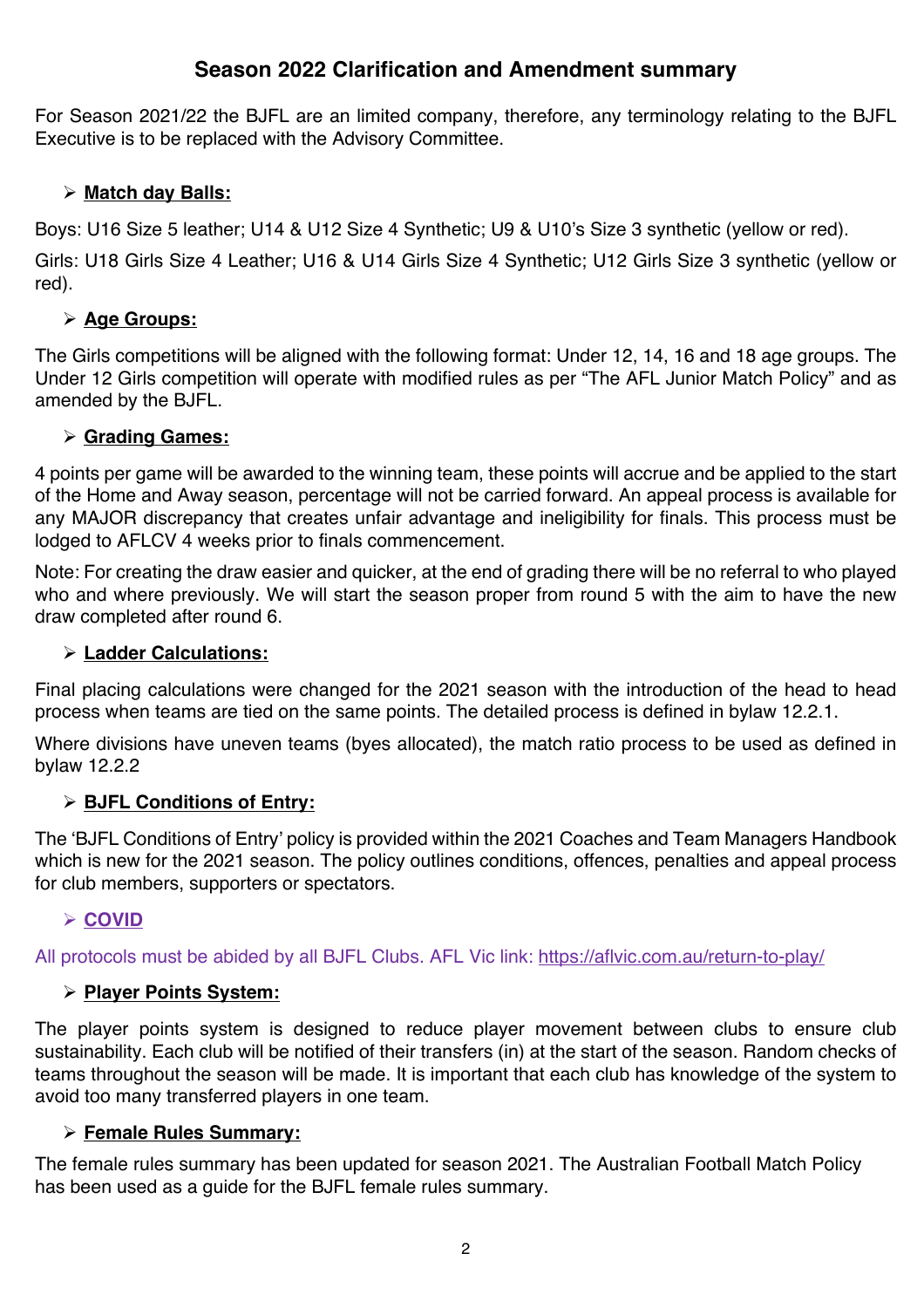- **1.1** These are the By-Laws of the Bendigo Junior Football League Ltd. These By-Laws apply to and bind all Clubs affiliated with the BJFL.
- **1.2** In these By-Laws the following terms have the following meanings. Please note the reference to the BJFL Executive will be interpreted as Advisory Committee, as they are controlling the Governance.

| <b>AFLCV</b>         | - AFL Central Vic., Controlled by Regional Commission                                                                                                                                                              |
|----------------------|--------------------------------------------------------------------------------------------------------------------------------------------------------------------------------------------------------------------|
| <b>AFLVC</b>         | - AFL Victorian Country, controlling body of the Regional Commission                                                                                                                                               |
| <b>AFLVC Rule</b>    | - any current AFLVC Rule, Regulation, Procedure or Policy                                                                                                                                                          |
| <b>AGM</b>           | - the BJFL Annual General Meeting                                                                                                                                                                                  |
| <b>BJFL</b>          | - the Bendigo Junior Football League Ltd.                                                                                                                                                                          |
| <b>BJFL Rules</b>    | - the Statement of Purposes and Rules of the BJFL                                                                                                                                                                  |
| <b>BJFL Vests</b>    | - Either the appropriately coloured Bib or Vest as generally designated by the<br>Executive OR any article of clothing specifically approved by the Executive for<br>the purposes of these By-Laws for any Season. |
| <b>BFNL</b>          | - the Bendigo Football Netball League Ltd                                                                                                                                                                          |
|                      | BUA / BJFLUG - Bendigo Umpires Association or its successor                                                                                                                                                        |
| Club                 | - a Club affiliated with the BJFL                                                                                                                                                                                  |
| <b>Club Official</b> | - any person occupying any official position with a Club, and any person<br>being a Match Official for any Team of that Club                                                                                       |
| Delegate             | - a Club representative at a General Meeting                                                                                                                                                                       |
| Executive            | - the BJFL Executive Officers and Committee Members                                                                                                                                                                |
| Fees                 | - any amount payable by a Club to the BJFL for any purpose                                                                                                                                                         |
| Fixture              | - the BJFL Draw for each season                                                                                                                                                                                    |
| <b>NOL</b>           | - Junior Operations Manager                                                                                                                                                                                        |
| <b>GM</b>            | - a BJFL General Meeting including Special General Meetings                                                                                                                                                        |
| <b>HDFNL</b>         | - Heathcote & District Football Netball League Inc.                                                                                                                                                                |
| Home Team            | - Team first named in the Fixture                                                                                                                                                                                  |
| <b>HUB</b>           | - BJFL's administration centre - Managed by AFLCV Commission                                                                                                                                                       |
| Investigator         | - the Independent Investigator appointed by the BJFL                                                                                                                                                               |
| <b>JOM</b>           | - Junior Operations Manager                                                                                                                                                                                        |
|                      | Laws of the Game - Laws of Australian Football as promulgated by the AFL                                                                                                                                           |
| <b>LVFNL</b>         | - Loddon Valley Football Netball League Inc.                                                                                                                                                                       |
| <b>Match Fees</b>    | - Fees payable by each Team each Match as set by the BJFL                                                                                                                                                          |
| <b>Match Slips</b>   | - Team Sheets, Result Sheets, Umpires Best & Fairest Envelopes,                                                                                                                                                    |
|                      | Reports, Goal Umpires Cards and other Match paperwork as prescribed by<br>the Executive                                                                                                                            |
|                      | Minimum Age - Must be 7 years old as at April 30 in each year.                                                                                                                                                     |
|                      | Minimum Age - Must turn 8 in calendar year for Under 10 modified rules                                                                                                                                             |
|                      | Minimum Age - 9 Years old for Under 12, 11 years old for Under 14, 13 years old for Under 16.                                                                                                                      |
| Player               | - a player registered in accordance with AFLVC requirements                                                                                                                                                        |
| Prescribed           | - as determined by the Executive                                                                                                                                                                                   |
| President            | - the BJFL President / AFLCV Junior Operation Manager                                                                                                                                                              |
| Registrar            | - the BJFL Registrar                                                                                                                                                                                               |
|                      | Reports and Reportable Offences – the meanings used in the Laws of the Game                                                                                                                                        |
| Round                | - Round of Season Games                                                                                                                                                                                            |
| Season               | - the current BJFL season including Finals unless otherwise stated                                                                                                                                                 |
|                      | Season Game - a Home & Away Game in the BJFL season (not a Finals Game)                                                                                                                                            |
| Secretary            | - the BJFL Secretary                                                                                                                                                                                               |
| Tribunal             | - the Independent Tribunal of the BJFL                                                                                                                                                                             |
| Umpire               | - any Central Umpire officiating in any BJFL Game, and any                                                                                                                                                         |
|                      | Boundary or Goal Umpire appointed by the BUA to officiate BJFL Games<br>(not a Club appointed Boundary or Goal Umpire)                                                                                             |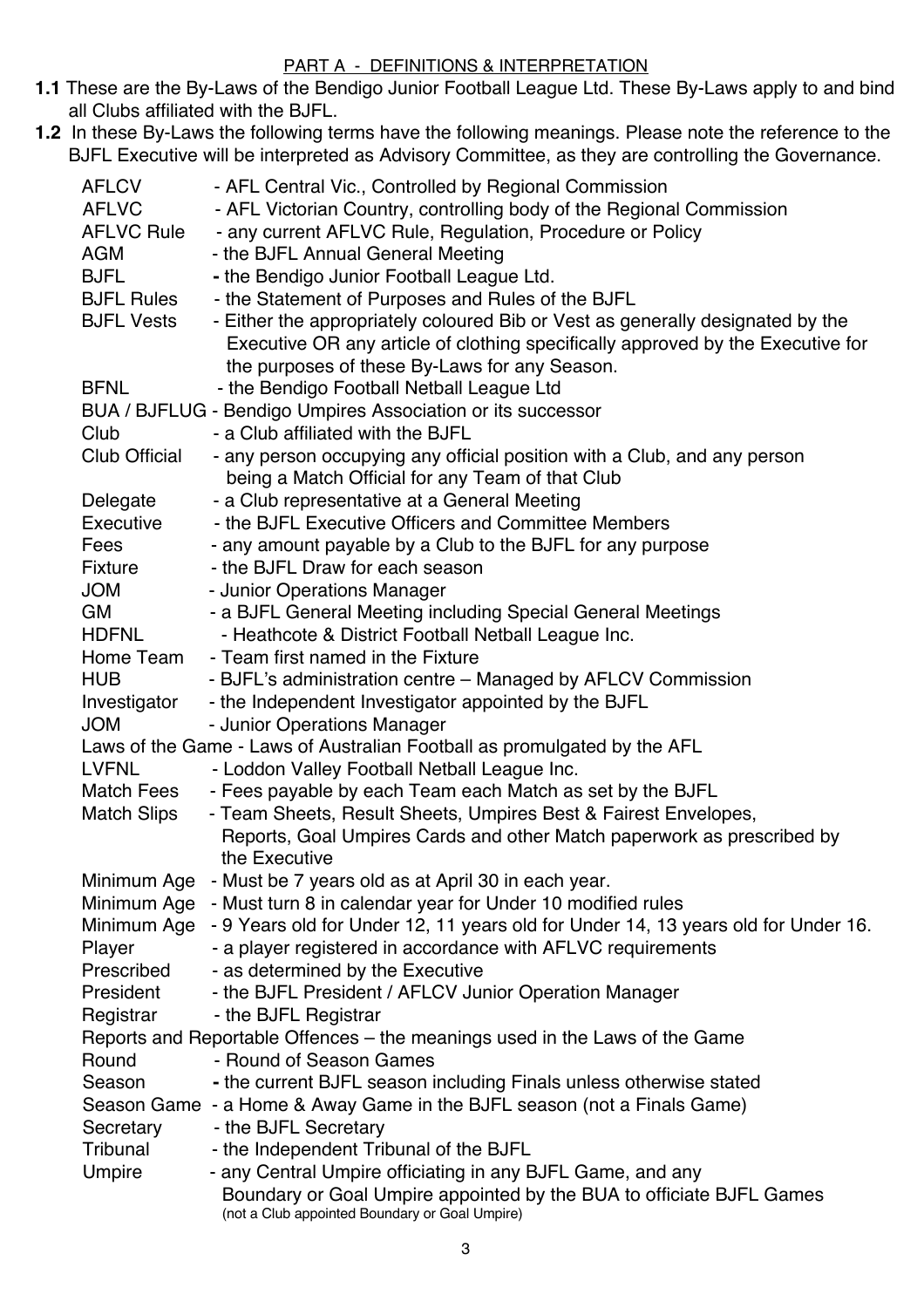- **1.3** In these By-Laws, unless the context otherwise requires
	- **1.3.1** Words importing any gender shall include all genders**.**
	- **1.3.2** Words importing the singular shall include the plural and vice versa.
	- **1.3.3** Terms used or defined in the Laws of the Game have the same meaning herein.
- **1.4** The Laws of the Game and AFL Victoria Country Rules apply to the BJFL.
- **1.5** Any notice to be given to the JOM under these By-Laws must be in writing and delivered by mail, email or hand delivery or postal address within the designated time limit. If the notice is on behalf of a Club it must be on, or accompanied by, the official letterhead of the Club and signed by the Club President and Secretary or by Club Officials acting on their behalf. Any notice failing to comply with this By-Law shall be invalid.

## PART B - ADMINISTRATIVE PROVISIONS

#### **CONTROLLING BODY**

**2.1** The BJFL is the Controlling Body for all matters herein. The Executive may, subject to the BJFL Rules and these By-Laws, exercise all the powers and functions of the BJFL for the purposes of these By-Laws except where such are required to be exercised by a GM.

The BJFL Executive have reappointed the Governance to AFLCV Football Commission. Therefore, any terminology relating to the BJFL Executive is to be substituted to AFLCV

- **2.2** Clubs are required to supply AFLCV a copy of their Annual Report at seasons end.
- **2.3** The Executive shall annually appoint a Tribunal.
- **2.4** The Executive shall appoint an Investigator as and when required.

#### **AGE GROUPS**

**3.1** The age groups of the BJFL shall be determined at the AGM and shall then apply for such time as determined at that AGM. The age divisions to apply until then as determined at the AGM are Under 9, Under 10, Under 12, Under 14, Under 16 & Females Under 12, 14, 16 & 18. Under 9, Under 10 and U12 Girls' divisions to operate with modified rules as per "The Football Victoria

Development Junior Match Policy" and as amended by the BJFL. Please refer to BJFL website for separate manual containing rules and regulations.

- **3.2** Each age division is open to all players who are under the relevant age for that division at the date as determined by the AFLVC.
- **3.3** A person cannot play in the BJFL until he or she has attained the minimum age as per AFLVC requirements.
- **3.4** BJFL registered player cannot play Senior Football in any league, unless an exemption is granted by the BJFL.

#### **TEAM NOMINATIONS**

- **4.1** Nomination of a team to play in any season shall only be accepted if made by an affiliated Club on the prescribed BJFL nomination form. Any Team that has not been so nominated by the closing time for Nominations shall not be included in that season's Fixture. Team Age Group Nominations shall close on **March 1** each year unless the Executive declares a later closing date. Team Nominations must be accompanied by a Provisional List of Registered Players for that Team and shall not be accepted for a Team with such a List having less than 14 Players. A fee per Team must also accompany team Nominations (fees determined by the BJFL at the start of the season).
- The divisional split for all Team age group nominations shall close no more than 2 weeks prior to the start of the season.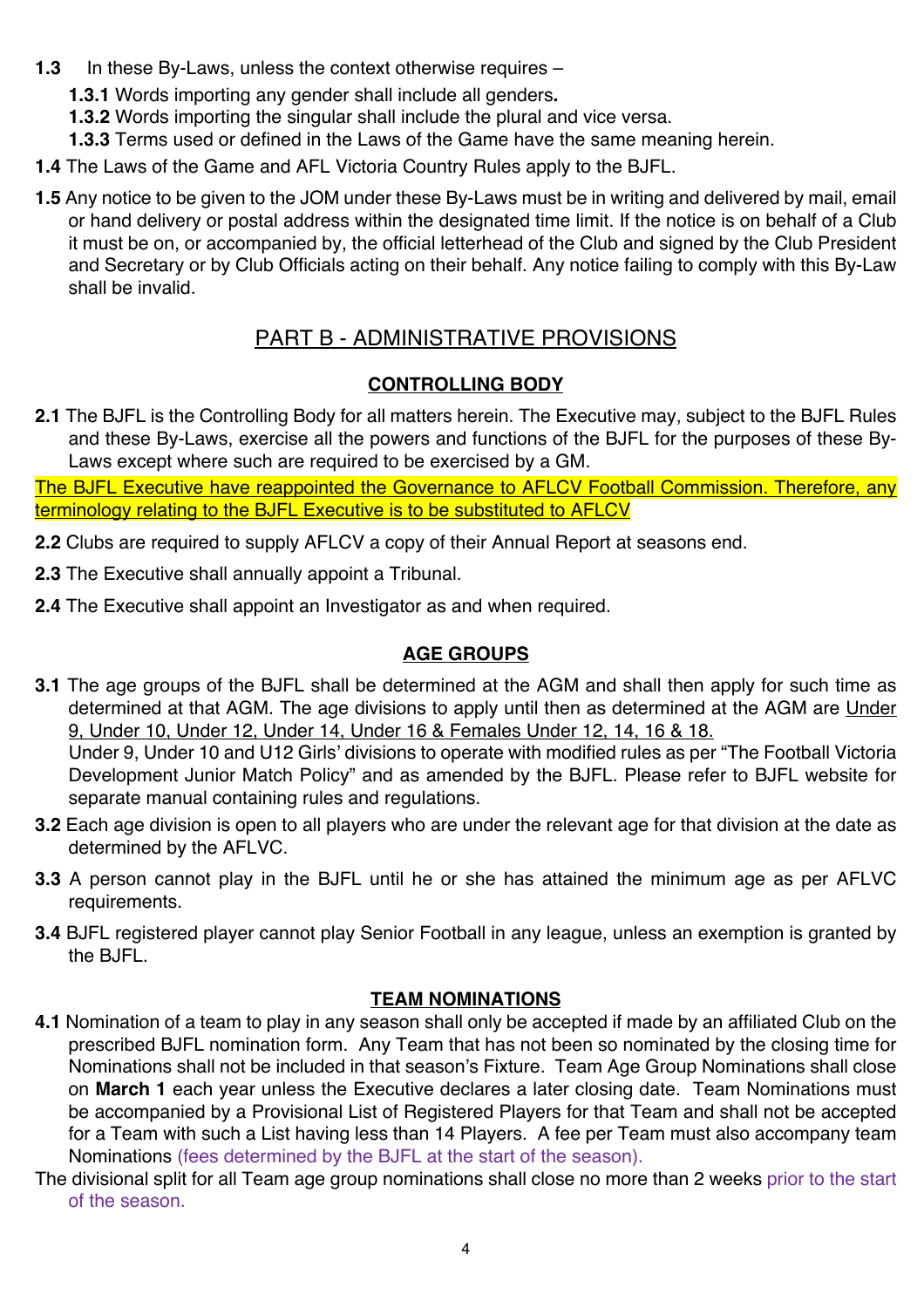- **4.2** Any Club withdrawing a Team from the competition after nominations close shall forfeit all fees paid to the BJFL for the Team and must also pay all fees due to be paid for that Team up until the time the Team is withdrawn.
- **4.3** The Executive shall have the right to accept, refuse or review any Team Nomination and may impose any condition it deems necessary before accepting any Nomination.
- **4.4** If 2 or more Clubs wish to field a merged team in any season, they shall consult with the Executive at least 14 days prior to the close of nominations.
- **4.5** Any non-affiliated Club applying for affiliation with the BJFL must have that application ratified by the Executive.
- **4.6** Each Club shall, when nominating any team, register its Team Jumper (Colours, Design and Emblems), and its Team Name with the Executive. The Executive may refuse to register any new or changed Team Jumper or Name if it is of the opinion that any such Jumper or Name is too similar to, or conflicts with, any Jumper or Name already registered. Further the Executive may, at its reasonable discretion, refuse to register any Jumper or Name that contains Advertising or a Sponsor's Name, or it may place such restrictions in relation thereto that it considers reasonably appropriate. (e.g. alcohol, tobacco, gambling sponsors)
- **4.7** Variations to team lists: Following initial nomination of teams, any variations must be advised to the BJFL and include an updated list.

 Should a team have a full complement of players as per by-law 8.2, then application for any variation must be made to the BJFL advising reason(s) for the deletion of any player or players prior to the inclusion of any additional player(s).

#### **GENERAL MEETINGS**

- **5.1** All Clubs are required to be represented by a Delegate at all General Meetings. Any Club failing to be so represented at a GM without notifying the Secretary or JOM prior to the GM shall be liable to a fine of \$25.
- **5.2** The President, or in his absence, one of the Vice-Presidents, shall preside as the Chairman at every GM. If the President and the Vice-Presidents are all absent from a GM, those present entitled to vote shall elect one of their number to chair the GM.
- **5.3** For the purposes of these By-Laws, it is provided that for voting at any GM, each Club has one vote (to be exercised by its Delegate), and each member of the Executive has one vote. Votes may only be cast personally by those present at the GM. In the case of an equality of voting on a question, the Chairman is entitled to exercise a second or casting vote.
- **5.4** A Club is not entitled to vote at a AGM if all monies due and payable by it to the BJFL have not been paid by the prescribed date if that date precedes the GM. Although all BJFL fees are due and payable by the 30<sup>th</sup> June each year, should any fees remain outstanding, then such club teams' will be ineligible to compete in any finals matches until full payment is made.

#### **MATTERS DETERMINED PRE-SEASON**

#### **FOOTBALLS**

**6.1** The Executive shall determine the appropriate Footballs to be used in each age division for the forthcoming season by **31 January** each year and shall notify all Clubs of its decision by **7 February**. All Teams must supply the Footballs so determined in accordance with these By-Laws.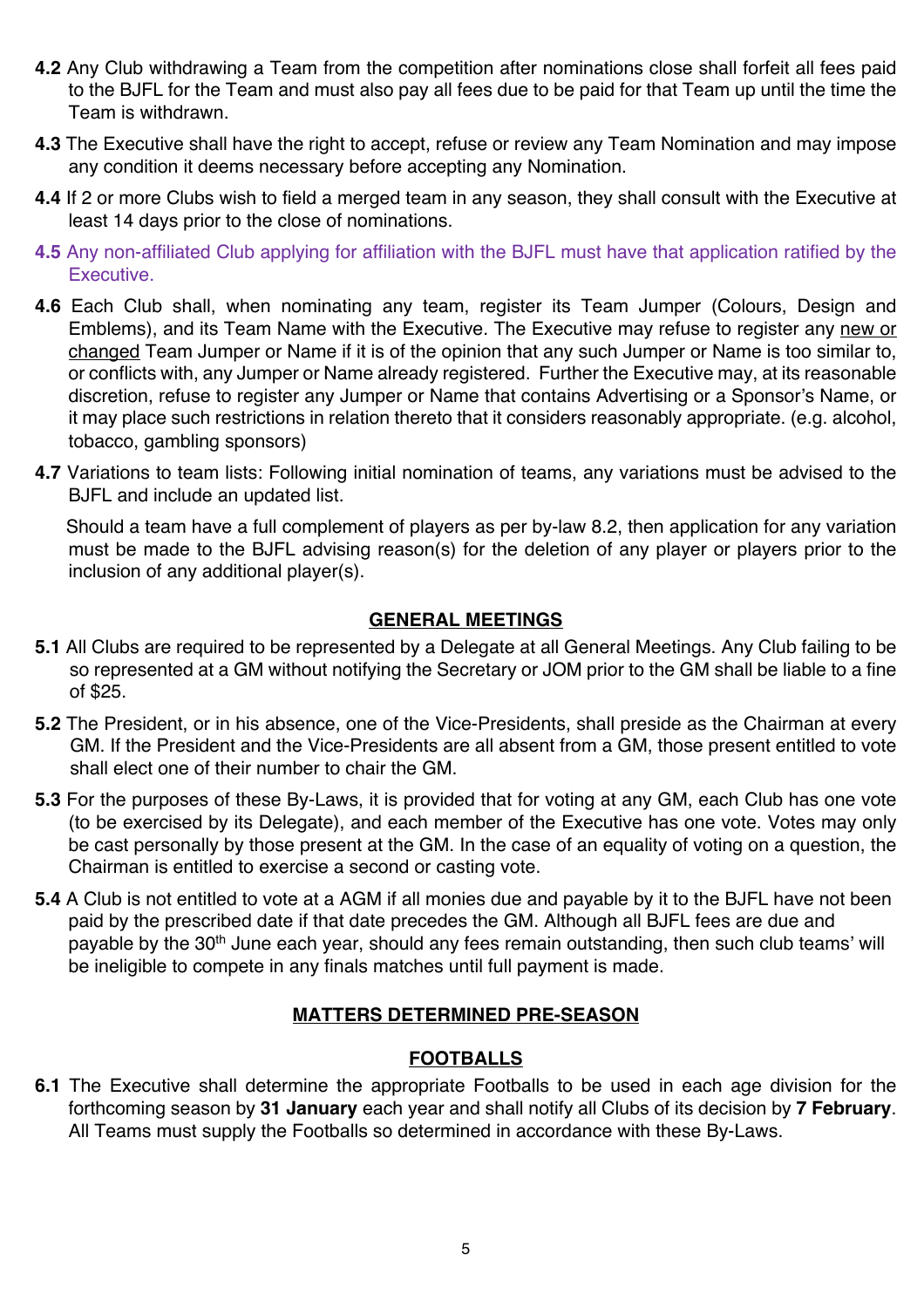#### **INTERLEAGUE ORGANISATION**

- **7.1** AFLCV Junior Youth Football Academy will control all BJFL Inter League programs in consultation with the BJFL Executive.
- **7.2** A player shall be eligible for selection in any Age Division for which he meets the Age restrictions, regardless of the Age Division in which he usually plays in the BJFL.
- **7.3** Clubs are to be notified as to times when Interleague squads train and as to players selected. Clubs should encourage participation of players.
- **7.4** All Players train and play for Interleague at their "own risk".

## PART C - THE HOME & AWAY SEASON

#### **REGISTRATION OF PLAYERS**

- **8.1** A Player must be registered with the BJFL each season by 5:00 PM on the day prior to the Player's first game in the BJFL. Registration shall not be complete until the information from the prescribed AFLVC registration form is entered into and accepted by the AFLVC registrations data base.
- **8.2** Each Club shall appoint a Club registrar who shall submit a provisional list of Registered Players to AFLCV administration for each team by 5:00pm on the Wednesday prior to the first game of the season (Including grading games). This submission is to include nominations of the Top 10 players for clubs with two or more teams in an age group (higher division team only).
- **8.3** No Team in the Under 9, Under 10 or Under 12 Girls Division is allowed to have more than 16 Players registered. No Team in the Under 12, Under 14 and U16 Division or Under 14, Under 16 and Under 18 Girls Division is allowed to have more than 24 Players registered (refer to Bylaw 13.1a for regional team allowances).
- **8.4** A club nominating 3 teams in an age group (e.g. Under 14's) must have a minimum of 63 players registered 2 weeks prior to the beginning of the BJFL season (grading included).

#### **CLEARANCES AND PERMITS**

- **9.1** The AFLVC Rules and Regulations regarding clearances shall apply to the BJFL.
- **9.2** Affiliated clubs must comply in accordance with the Rules for 'Junior Player Points System' set out in the 'Team Managers and Coaches Handbook', as applicable.

**NOTE**: This does not apply to clubs who do not have a team in the applicable age group (e.g. St Kilian's - St Peter's players moving to Under 14's).

**9.3** No player permits are granted in the BJFL Final Series..

#### **ELIGIBILITY TO PLAY**

- **10.1** Players playing in BJFL games must be under the maximum age for each age group at the date prescribed by **By-Law 3.2**, and must have reached the Minimum Age as per **By-Law 3.3.**
	- **10.1(a)** An overage exemption policy exists for the Bendigo Junior Football league. This policy and application process can be found on the BJFL website.
- **10.2** A Player must provide the Registrar with an extract of birth certificate or a copy of School record of date of birth, if requested.
- **10.3.1** Subject to meeting age eligibility, players may play no more than 5 games in a higher age group/competition throughout the season (BJFL and BFNL only, does not apply for HDFNL and LVFNL. Refer to area agreement). **Not to be exceeded under any circumstances** – unless exemption granted by the BJFL. Players may not play in a lower age group other than where they are registered and players from another team / age group must be clearly recorded on the bottom of the team sheet).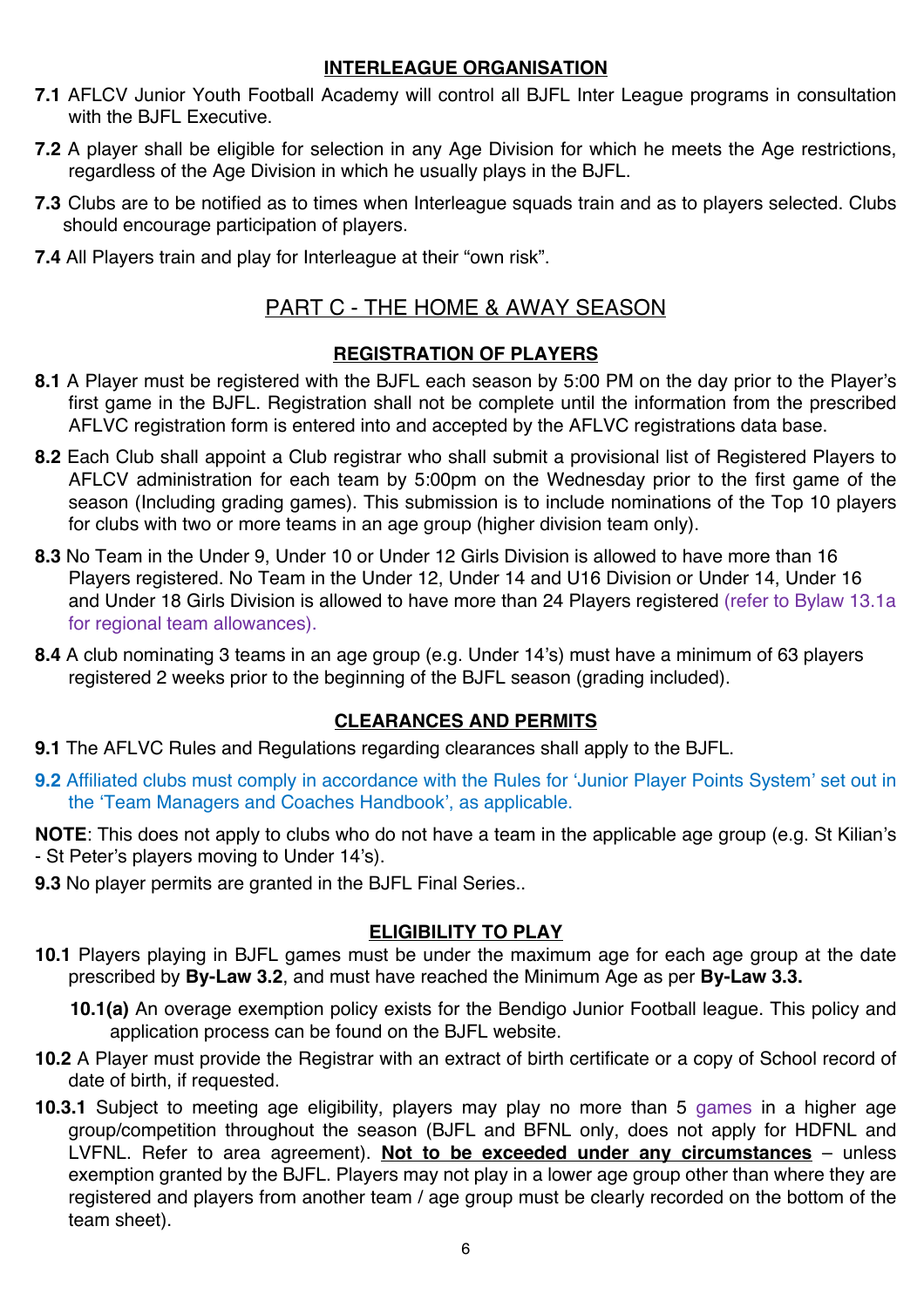Any team using players under this system shall be limited to a maximum of 20 players on that day.

- Any breaches exceeding the maximum of 5 games shall be subject to such penalty as applied at the discretion of the Executive in terms of by-law 28.1 (e.g. any or all of, suspension, fine and/or loss of points)
- Note: Should players play a sixth game in a higher age group/competition they CANNOT return to play in the lower age group/competition.
- **10.3.2** Players within the same Age Group (except under 12) may "move" up or down from Division 1, Division 2 or Division 3 throughout the season, but may only move to the next lower division in which their club participates. Once a player has played or been listed on the team sheet for more than 8 games in Higher Division, they can then only play finals in that team.
- The Higher Division team (or "teams" if a club has 3 teams entered in one age group) must have nominated 10 players with team nominations (Refer to by-law 8.2) who are ineligible to play in any lower division/s under this provision.
	- **10.3.2 (a)** Under 12 players may play up to a maximum of 5 games per season in the next highest Under 12 team of their club. **Not to be exceeded under any circumstances.** Any team using players under this system shall be limited to a maximum of 20 players on that day.
	- U12 Players may not play in a lower-level team other than where they are registered.
	- Note: Should players play a sixth game in a higher division they CANNOT return to play in the lower division/s.
	- **10.3.2 (b)** Where a club has two teams in the same division, each team must be registered separately, and they will take part in the competition on the same terms and conditions as if they were entered as separate clubs. Movement of players between teams in these circumstances can only be made after League approval is obtained. A list of players of teams concerned must be forwarded to the League office before the first round of the home and away season.
- **10.3.3** Eligible players may play 2 games on the same weekend if required, on a maximum of 5 occasions per player. Players may only play the additional game in the team/s above or team immediately below their nominated team. Any team requiring additional players under this system shall be limited to a maximum of 20 players
- Note: Please read by-law 29 for Finals Eligibility.
- Any breaches exceeding the maximum of 5 games shall be subject to such penalty as applied at the discretion of the Executive in terms of by-law 28.1
- (e.g. any or all of, suspension, fine and/or loss of points)
- **10.4** Requests for variations to submitted team lists will be considered up to the second week following completion of grading games (should these be played), and if approved, amended team lists must be lodged by 5.00pm on the Friday prior to the next round. If no amended team list is provided the original team lists submitted by each club will be accepted as final.

#### **DIVISIONAL SPLITS**

**11.1** Teams competing in any Age Group may be split into divisions within that Age Group to suit the circumstances of the Season - e.g. team numbers. Any split shall be at the discretion of the Executive.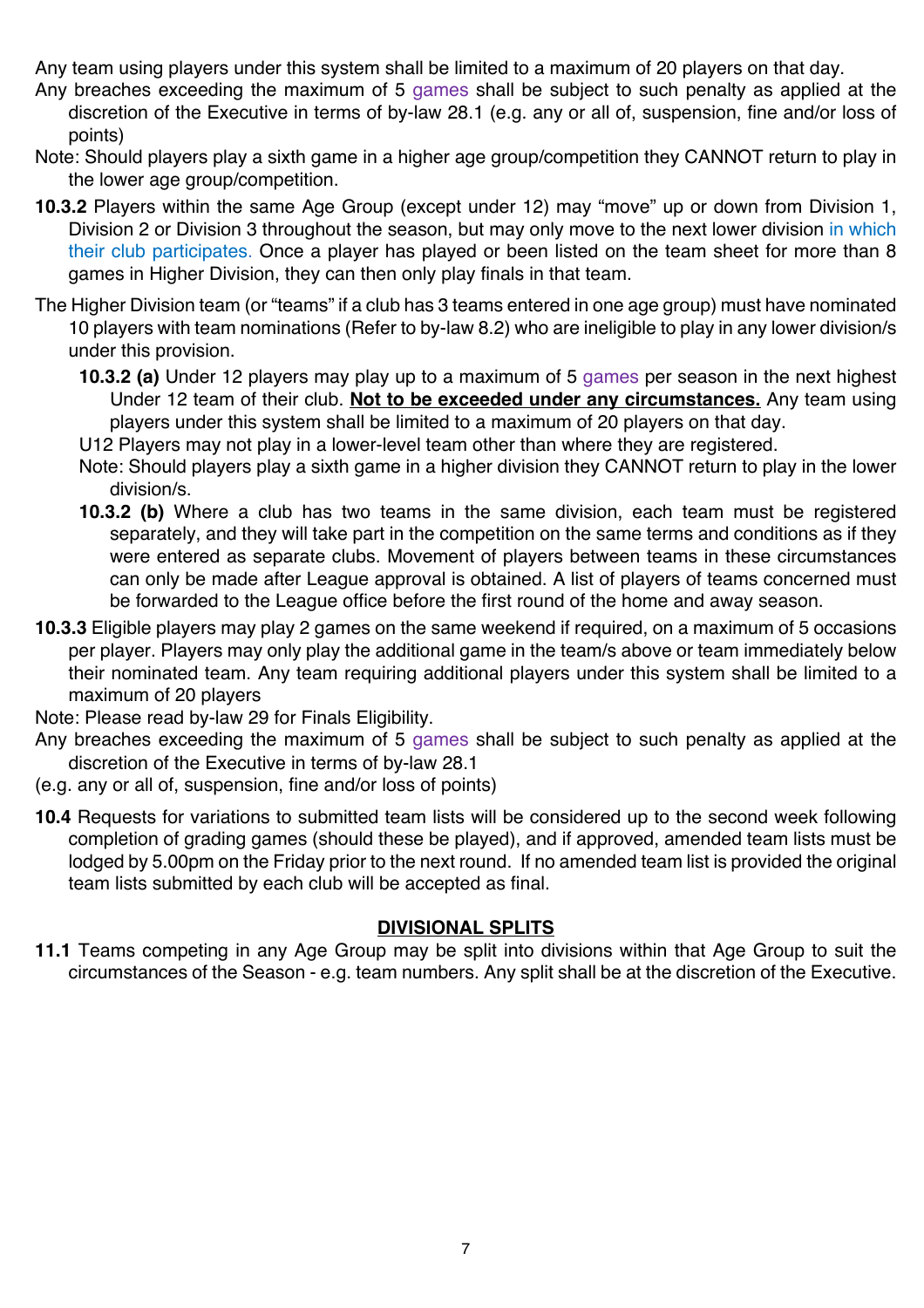#### **MATCH PROVISIONS**

### **FIXTURES, LADDERS, CANCELLATIONS, FORFEITS ETC.**

- **12.1.** 4 Premiership points shall be allotted for a win or for a bye and 2 points for a draw.
- **12.2** Ladders:
	- **12.2.1** Ladders shall be calculated on Premiership Points, if positions are tied then head to head criteria is used. Head to head criteria:

#### **Two (2) teams tied:**

- a) Win-Loss record of head-to-head competition between the two teams.
- b) Points difference in head to head games between the two teams. E.g. Team A won by 1pt and Team B won by 12pts, Team B will place higher.
- c) Win-Loss record against highest common opponent (proceeding downwards if necessary).
- d) Average points against.

#### **Three (3+) or more teams tied:**

- a) Best winning percentage of games played among the tied teams.
- b) Points against in head to head games between the tied teams.
- c) Record against highest common opponent (proceeding downwards if necessary). 4. Average points against.
	- **12.2.2** Where team numbers in divisions are an odd number, match ratio to be used. Match ratio is when wins are divided by the matches played to determine a percentage. This removes the unevenness of byes in fixtures.
- **12.3** Any Club wishing alterations or special considerations in regard to the season's fixture, must give at least 14 day's notice in writing to the Executive, with any alteration to be absolutely at the discretion of the BJFL Executive. Any fixture may be changed at any time by the Executive at its discretion.
- **12.4** The Executive may decide to cancel any game due to wet weather. In the case of a general cancellation, the Executive shall endeavour to have this announced via electronic communication at 7:00 AM or as soon thereafter as possible on the day of play.
- **12.5** A Team which is to forfeit any game must advise AFLCV before 12 Noon on the Friday prior to the day of play. It must still pay Match Fees for the game, but any Team forfeiting after this deadline must pay the Match Fees for both teams.
- **12.6** Whenever a forfeit occurs the Executive shall, at its discretion, determine the allocation of premiership points and calculation of percentage in relation thereto.
- **12.7** If a team arrives with enough players which would enable a game to proceed by lending extra players to the opposition (not having minimum numbers), but does not or will not lend players, then no points will be granted to either team, (even though the other team would have been required to forfeit)

#### **TEAM NUMBERS AND TEAM SHEETS**

- **13.1** For any BJFL Game, each Team shall consist of no less than 14 players (11 players for Girls teams) and no more than 24 Players. Teams can only have an Interchange bench consisting of no more than 6 Players (unless fielding players due to by-law 13.6). The minimum number must be ready to play 10 minutes prior to the official starting time of the match.
	- **13.1a** An exemption to the maximum allowed 24 players is extended for Castlemaine, Woorineen, Kyneton and Maryborough JF Clubs to a total of 30 players for their Under 14 and U16's & Girls teams on the basis that only one team is entered into those age divisions. Should they wish to enter two teams, then the normal 24 player maximum for each team shall apply.

#### **NOTE: Maximum match day team numbers of 24 players shall still apply.**

*U14 - U18 Girls: If agreed by both teams, the Girls player number policy can be applied. This policy can be found in the BJFL Team Managers and Coaches handbook, and on the BJFL website.*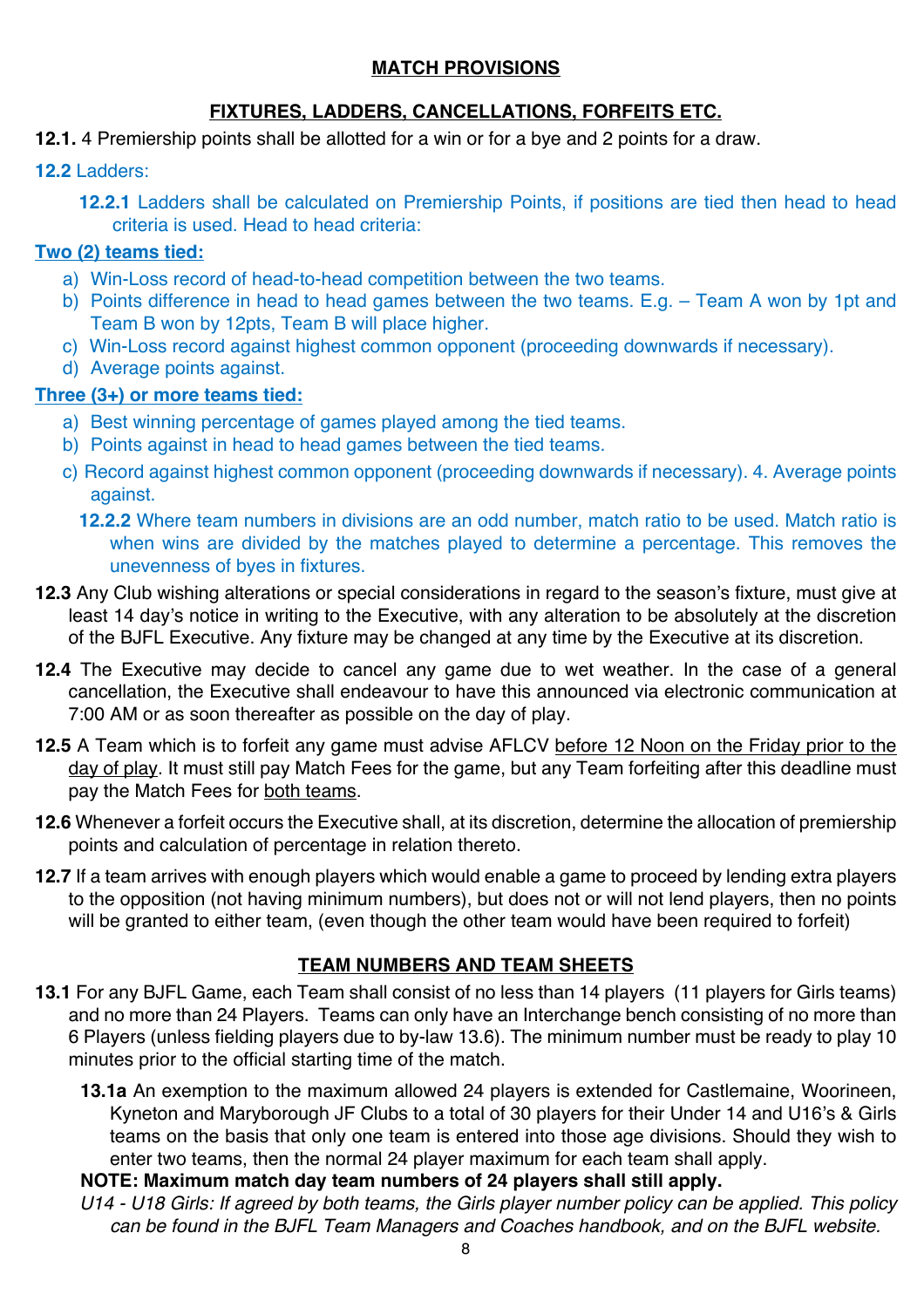- **13.2** Official BJFL Team Sheets shall be the only recognised record of a Player's games played in the Season, and no other record or evidence shall be considered.
- **13.3** Any Team playing a Player who is not listed on the official BJFL Team Sheet for any game shall be deemed to have played an ineligible Player. The onus is on Clubs to ensure that official Team Sheets are filled out in a neat, legible and correct manner and an illegible Sheet will not be an acceptable defence to a charge arising under this By-Law.
- **13.4** Each Team Sheet shall include the following:-
	- **13.4.1** The Surname and Christian name and Playing Number of each Player*,* and
	- **13.4.2** The Surname and Christian name of each of the Team's Match Officials for the game (as referred to in **By-Law 18**)
- **13.5** Each Team Sheet shall be clearly signed by the Coach or Team Manager, and must be handed to the Field Umpire no later than 10 minutes before the scheduled commencement of the game.
- **13.6** At the commencement of a game, if a team has less than 18 players (15 for U14 Girls), the opposing team shall be limited to **that number** of players on the field.

#### **The alternative to playing with less than 18 is as follows:**

- Teams may share players to allow all players the opportunity to play on the day this sharing system applies to all games except finals. Players loaned to any team on the day must be recorded on team sheet of team actually playing for on that day - clearly noting accordingly.
- Note: players may be varied during the game at intervals only (not during play) and umpires must be notified preferably prior to game start, but at minimum at each interval.
- **13.7** If a club has less than maximum playing numbers, and rejects the opposing clubs offer to loan players, then the opposing club can play with the maximum number on the field (18 players / 15 for U14 girls).

#### **TIMES OF PLAY**

- **14.1** Unless otherwise determined by the Executive, games shall be of the following duration
	- **14.1.1** For Under 14 and Under 16 Age Groups 4 x 20 Minute Quarters, with maximum breaks between quarters of 5, 5 and 5 Minutes respectively.
	- **14.1.2** For Under 12, Under 14 Girls, Under 16 Girls & Under 18 Girls Age Groups 4 x 15 Minute Quarters, with maximum breaks between quarters of 5, 5 and 5 Minutes respectively.
	- **14.1.3** Under 9, Under 10 and Under 12 Girls Age Groups to operate as per modified rules of "The Football Victoria Development Junior Match Policy" and as amended by the BJFL.
- **14.2** Except for Finals (as provided in **By-Law 30.2**), no time on shall be played in any BJFL game.
- **14.3** If the scheduled playing time in any BJFL Match is interrupted by 30 minutes or more in a single instance, (arising for example, as a result of a serious injury to a player, or from a power failure or from any other cause), then at the discretion of the Executive, either-
	- **14.3.1** The playing time for the match shall be reduced to such time as the Executive determines, but so both teams have an equal time to kick to both ends, or
	- **14.3.2** The match may be terminated, and the Executive may then, in accordance with the Laws of the Game award the result or declare the match abandoned or call a replay at such time and place as it may determine.

#### **ACCEPTABLE EQUIPMENT**

- **15.1** In the interest of Player safety the Executive (in conjunction with the BUA) reserves the right to deem what items of equipment or clothing a Player can or cannot use when playing in BJFL games. Items required for medical reasons are exempt from this By-Law, but in the event of any dispute a medical certificate must be supplied before such exemption shall apply.
- **15.2** The AFLVC Rule as to the use of Gloves by underage players and the Laws of the Game as to player's boots, jewellery and protective equipment apply to all BJFL games.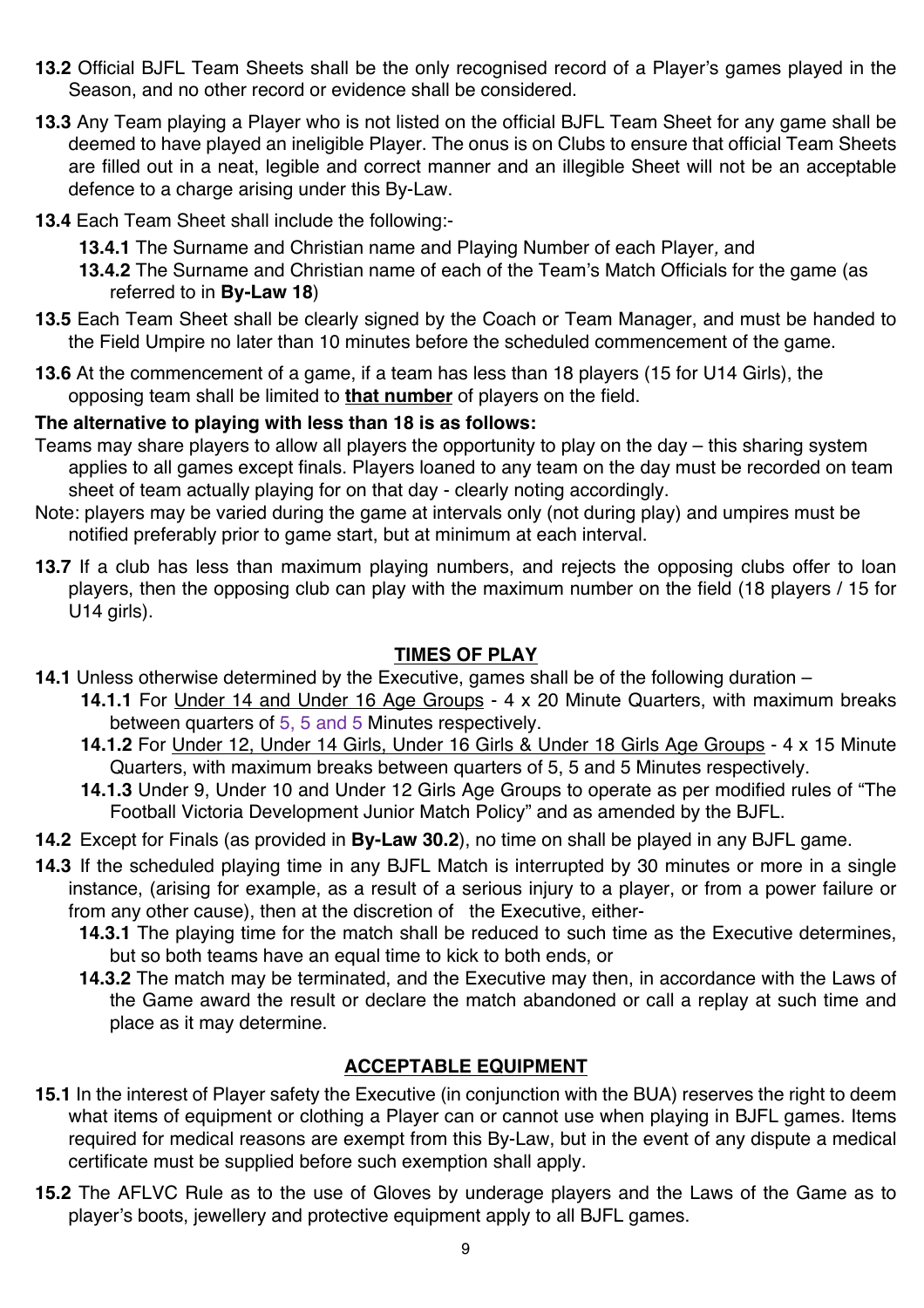**15.3** Match Day apparel must abide by the uniform policy that can be found in the BJFL Team Managers and Coaches handbook and on the BJFL website.

#### **FIELD UMPIRES AND STEWARDS**

- **16.1**. If no Field Umpire is available for any Match, or if a Field Umpire is unable to continue in any Match, the Coaches of the 2 Teams may by agreement appoint any person or persons (recommended one from each Club) to umpire the Match or the remainder of it, failing which the match shall be abandoned.
- **16.2** Only the team Captain shall be permitted to speak to Field Umpires during the progress of the match at intervals. In the event that the Captain is not confident in approaching the umpire(s) the Team Manager may assist them to speak with the umpire to convey the message. Any breach of this rule may be referred to the Tribunal and is not intended for specific umpire decision clarifications.
- **16.3** A Field Umpire may overrule any decision made by a Goal Umpire provided by a Club in accordance with **By-Law 18**

#### **COACHES**

- **17.1** To be eligible to hold a Coaching position within the BJFL, all Coaches must meet the requirements of the Worksafe AFLVC Handbook listed under "Coaching Accreditation."
- **17.2** The Executive may conduct compulsory meetings of Coaches, but no penalty shall apply if a genuine reason is given for non-attendance. Coaches may send a representative
- **17.3** Coaches are permitted inside the fence during play but must stay outside the boundary line. BJFL blue vest must be worn.
- **17.4** To be eligible to Coach in the BJFL all Coaches (Including Assistant Coach) must obtain a Working with Children Check – Volunteer.

#### **MATCH OFFICIALS**

**18.1** Subject to **By-Law 30.1,** BJFL Teams are required to provide one of each of the following Match Officials for every game in which that Team participates. The names of each Official shall be included on the Team Sheet for the Match. Each official must wear the appropriate BJFL Vest throughout the Game, must be at least 14 Years of Age (except in the case of Water Carriers) and must be capable of performing the duties required. The Officials to be provided and the Vests they are to wear are:-

> Head Coach – BJFL Accredited Coach Blue Vest Assistant Coach – BJFL Blue Vest Team Manager – BJFL Yellow Vest Official Runner – BJFL Green Vest Water Carrier – BJFL Red Vest Trainer/Medical – BJFL Red Vest with White Cross Timekeeper's/Umpires Escort – BJFL Orange Vest Boundary/Goal Umpires – BJFL White Vest

Note: each team is permitted to have only 2 coaches, whether that be 2 co-coaches or 1 head coach and 1 assistant coach.

**18.2** A Team may have up to 1 Water Carrier for and 1 Trainer/Medical person for all games*. Water Carriers can only enter the field of play at a reasonable break in the game, (e.g. After a goal is scored).* Trainer / Medical person shall not be allowed to be a water carrier and shall only be allowed to enter the field of play in the case of an injury. A greater number may be allowed at the discretion of the Executive. Water carriers are not permitted in Under 12 and Under 14 Girls matches, however the runner is allowed to carry water.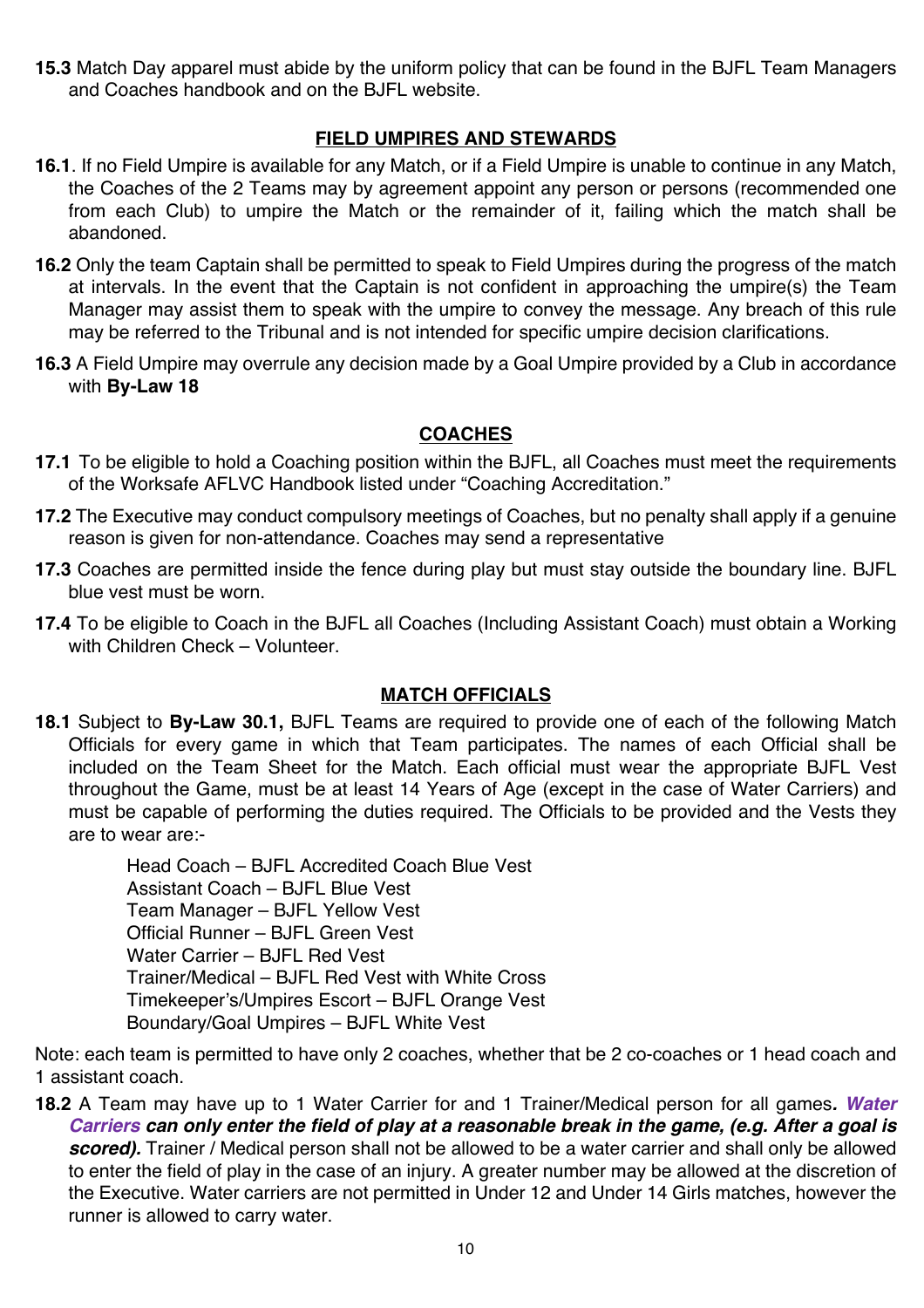#### **NOTE: The above does not exclude either water carrier from being a qualified medical person.**

- **18.3** The BJFL recommends that each Team should have at least 1 Trainer who has a current First Aid Certificate or Level 1 Trainers Certificate as a minimum accreditation.
- **18.4** Boundary Umpires are required for Under 16 Boys and Under 18 Girls Competitions. All other competitive divisions will play the last touch rule as outlined by the BUA.
- **18.5** Goal Umpires must be equipped with Flags and a Score Card. They must fairly carry out all the duties of Goal Umpires under the Laws of the Game, but are not able to Report any Player or Official. They must record scores on their Score Cards during the Game and must confer and reconcile their Score Cards at each break.
- **18.6** Time Keepers must be equipped with a reliable Clock or time-keeping device, a Time Card and a Bell or siren. They must ensure that each quarter of each game is played for the correct time in accordance with these By-Laws, and that breaks are restricted to the maximum allowable. They must record starting and ending times for each quarter on their Time Cards. In addition they must -
	- **18.6.1** Record on the Time Cards details of any "Orders Off" during the game, including the Name and Number of the player.
	- **18.6.2** Ensure a player ordered off does not return until the required period of playing time has elapsed.
	- **18.6.3** Jointly act as Interchange Stewards as required by **By-Law 23.2,** and each keep a separate record of all Scores made by each Team during the Game.
- **18.6 (a)** Each Team must provide an Umpire's Escort whose duties are to Escort the Central Umpire on and off the Playing Field, this person may be either the Time Keeper or Goal Umpire from either side participating. Team Sheets to be marked accordingly.
- **18.7** In the Event that the Goal Umpires disagree on the final scores in any Match, the Executive shall take into consideration the scores separately recorded by the Timekeepers in determining the result of the Match.
- **18.8** Official Runners may only enter the playing arena during a Game to confer with players of their own Team, after which they must immediately leave the arena. Runners in Under 12 and Under 14 Girls matches are permitted to carry water bottles.
- **18.9** Trainers/Water Carriers/medics may only enter the playing arena during a game to provide medical assistance after which they must immediately leave the arena. Water carriers are not permitted in Under 12 and Under 14 Girls matches, however the runner is allowed to carry water...
- **18.10** Official Runners and Trainers/Water Carriers must comply with any instruction of the Field Umpire. The Field Umpire may order any such person off the arena and may Report any person who infringes this By-Law. Any such report shall be referred to the Tribunal.
- **18.11** A Team may also have an Assistant Coach as a Match Official. In that case, the name of the Assistant shall be recorded on the Team Sheet for the Match. The Assistant shall wear the BJFL Blue Vest and shall comply with **By-Law 17.3** and this By-Law in the same manner as the Coach is required to do.
- **18.12** All Match Officials must wear BJFL official identification vests at all times during all BJFL games. Any Official not wearing his vest shall be liable to a fine. Once allocated to a position for the game, bibs cannot be exchanged.
- **18.13** All clubs must abide by the Child Safety Standards, e.g. Working With Children Check

#### **CLUB RESPONSIBILITIES**

**19.1** At any ground where a Junior Club shares a facility with a Senior Club, it is the responsibility of that Junior Club (whether or not it is fixtured to play there and whether or not it is the Home Team) to ensure that goal post covers are fitted, that any other safety equipment items that may be required are readily available, that Change Rooms are open and operational and that the interchange area is marked at the facility for all fixtured BJFL Games.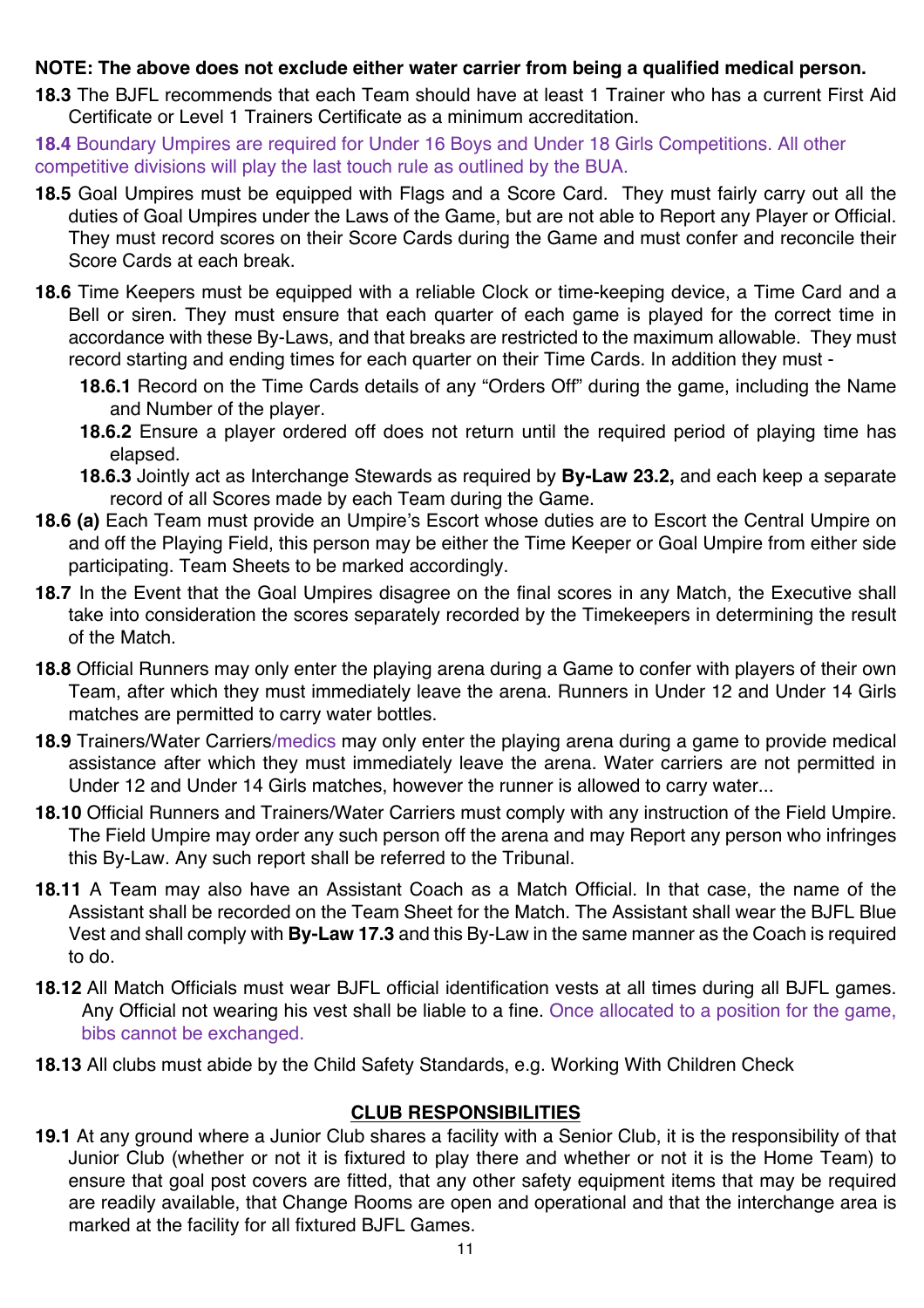**19.2** The Home Team is responsible for the following-

**19.2.1** Collecting all match information and submitting as required by the prescribed time on the day of play.

- **19.2.2** Providing the football for the match as prescribed under **By-Law 6**, and
- **19.2.3** Providing markers for Interchange area (refer **By-Law 23.3**)

**19.3** Both participating Teams are responsible for the following in relation to Change Rooms (whenever available) –

- **19.3.1** Ensuring the change rooms are left in a clean and tidy condition before they vacate the rooms (even if another club is to use the rooms for following game)
- **19.3.2** Ensuring no valuables or property are left unattended. The BJFL shall not be responsible for any loss or damage to a Club's or Player's personal property
- **19.3.3** A Club shall be liable for any damage caused to any rooms being used by that Club's Team..
- **19.3.4** Teams must ensure that no footballs are kicked within the confines of the rooms. Hand passes only shall be permitted.
- **19.3.5** Any Team failing to abide by this By-Law shall receive a written warning. If that Team offends this By-Law again during the season it may be banned from using any change room used in the BJFL for a time as determined by the Executive. Any ban may include the Finals Series.
- 19.4 All Clubs shall be responsible for the conduct of their Members, Players, Officers and Officials and shall also endeavour to properly control spectators during and at all fixtures in which that Club is involved, and shall use their best endeavours to ensure that spectators comply with **By-Law 19.5 and the BJFL Code of Conduct.**

**19.4.1** 'BJFL Conditions of Entry' shall be enforced as per the policy provided in the 'Team Managers and Coaches Handbook'.

**19.5** Spectators must remain outside the fence during play and should stand clear of the Goal Umpire. On grounds where there are no fences spectators must stand well back from the boundary**.**

## **BJFL GAME RULES**

## **ORDER OFF RULE**

- **20.1** The AFLVC Order Off Rule will apply to all BJFL Games with the following additional provision to apply: Under 12 BJFLUG Blue Card; 5-minute cool off with player replacement allowed.
- **20.2** Any player ordered off for a third or subsequent time during the Season without being reported, shall be ineligible to play in the match following the third or subsequent order off.

#### **FIFTY METRE AND TWENTY-FIVE METRE PENALTIES**

- **21.1** A 50 metre Penalty shall be applied in accordance with the Laws of the Game in all Age Group Games for Under 15 or older Age Groups but this penalty shall be reduced to 25 metres in all younger Age Groups and female divisions.
- **21.2** A mark shall be paid in accordance with the Laws of the Game in all Age Group Games for Under 15 or older Age Groups but this distance shall be reduced to 10 metres in all younger Age Groups except Under 9 & 10's. (Marks are awarded for a kick no matter what distance it travels in Under 9 & 10 Division).

#### **CENTRE SQUARE RULE**

**22.1** The Centre Square Rule shall apply to all Age Groups of the Bendigo Junior Football League and will be enforced only on grounds where the centre square is already marked or has provision for Senior Football to be played.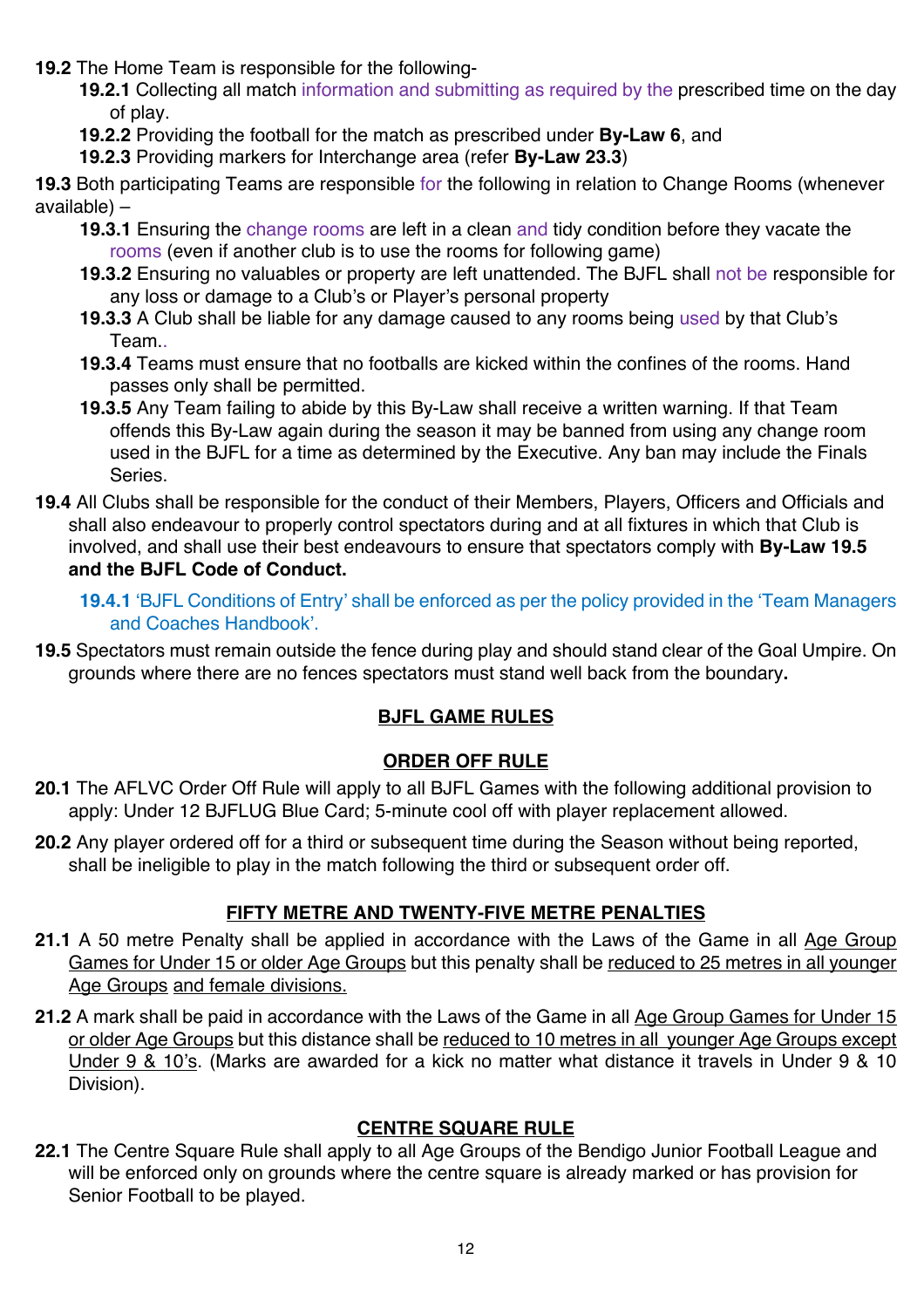#### **INTERCHANGE**

- **23.1** An Interchange area must be used in all BJFL Games. The procedures for the interchange of Players during a Game shall be as provided in the Laws of the Game. A Player who does not leave the ground in accordance with those procedures shall not be permitted to take no further part in the Match.
- **23.2** The BJFL may appoint a Steward to supervise the interchange procedures during any Game (e.g. Finals). In all other Games where no Steward has been so appointed, the Timekeepers appointed by both Teams shall jointly act as Stewards for the purposes of the interchange law, and shall stand together at the interchange area throughout the Match.
- **23.3** On grounds that are not marked, the Interchange area must be designated by plastic dome type markers supplied by the Home Team (per **By-Law 19.2.3**), placed 15 metres apart in an area that is to the satisfaction of both Coaches and the Field Umpire.

#### **AFTER MATCH PROVISIONS**

#### **RESULT SHEETS**

- **24.1** As soon as possible after the completion of a BJFL Game, the Home Team's Coach or Team Manager must confer with the Coach or Team Manager of the opposition Team, then complete the Result Sheet in a neat and legible fashion. Result sheets must be filled out as follows:-
	- **24.1.1** Filled out in blue or black pen only
	- **24.1.2** No brackets around goals kicked
	- **24.1.3** If two or more Players have kicked the same number of goals, write that number of goals only after last name. Use commas after Goal Kickers
	- **24.1.4** Use only initials or Christian names (no nicknames)
	- **24.1.5** No more than 6 best Players per Team
	- **24.1.6** All match day documents must be submitted to the AFLCV administration by the home team, no later than 12 noon on the Monday following the round. Out of town clubs to submit by Tuesdays mail **or if possible arrange for the away club to submit.**
- **24.2** Illegible result sheets will not be published, and no correspondence will be entered into concerning this.

#### **PROTESTS AND INVESTIGATIONS**

- **25.1** Protests as to the result of any BJFL Game may only be lodged by a Club or a member of the Executive. A Protest by a Club must accord with **By-Law 1.5** and must be lodged with the Secretary or JOM within 72 hours of the starting time of the Game in question.
- **25.2** An Executive hearing shall be convened to hear and arbitrate on all matters that have been brought before it under **By-Law 25.1.**
- **25.3** The Executive may refer any matter under this By-Law to the Investigator for further investigation, and, if it decides not to determine the matter itself, it may refer the matter to the Tribunal for decision.
- **26.1** The AFLVC Rules concerning unbecoming conduct apply to the BJFL and an independent investigation shall be carried out whenever a notice is lodged under the AFLVC Rules alleging any such conduct.
- **26.2** Any person or Club requested to provide evidence by the Investigator shall fully co-operate with him, including –
	- **26.2.1** Truthfully answering any questions from the Investigator,
	- **26.2.2** Producing any relevant document in his custody or control when requested,
	- **26.2.3** Responding courteously and politely to Investigator requests.

#### **REPORTS AND OPTIONAL PENALTIES**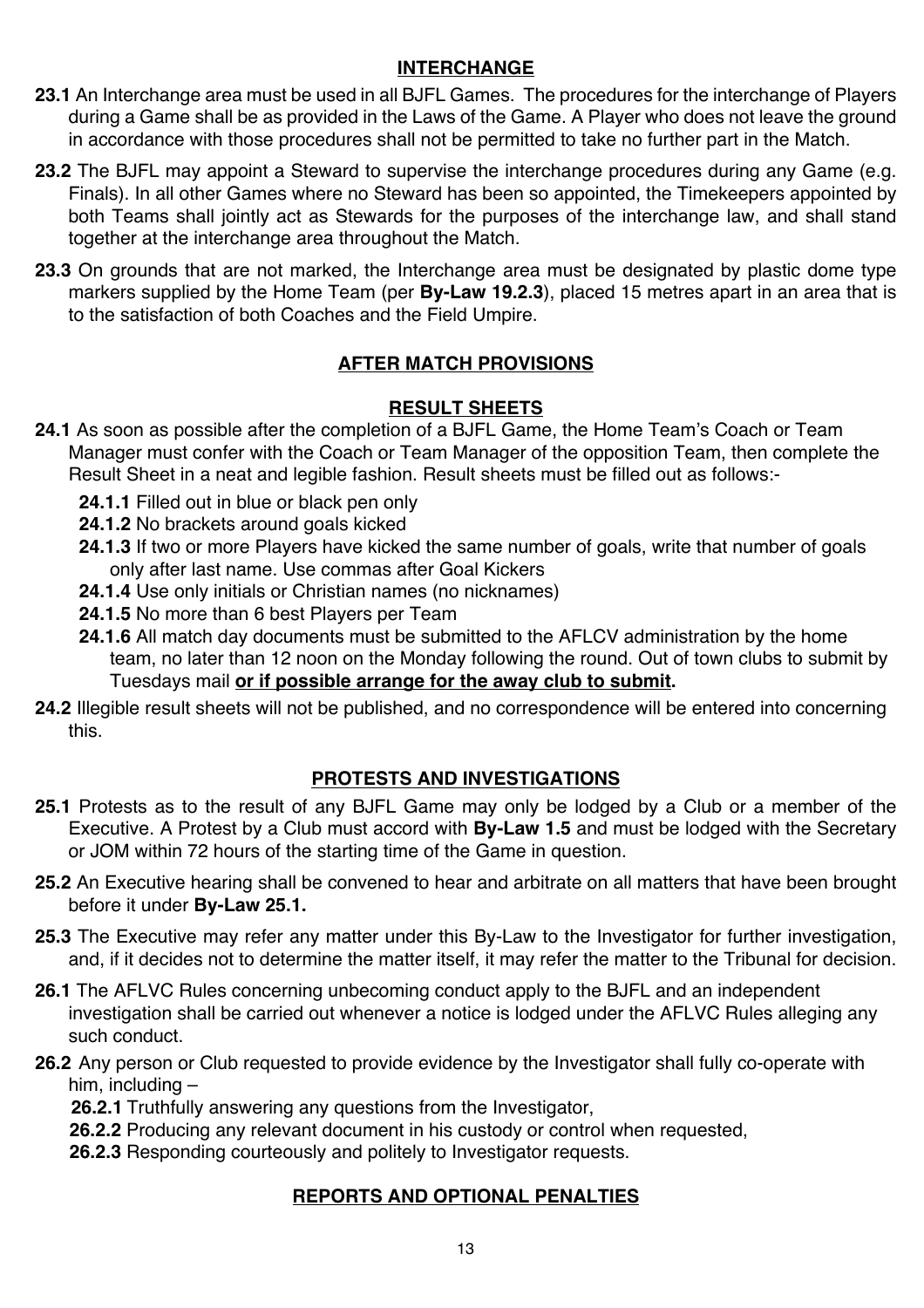- **27.1** Umpires shall report to the BJFL any player or official who commits a Reportable Offence during a Match or on the day of a Match within the immediate proximity of the venue where the Match is conducted. Reports are to be made in accordance with the Laws of the Game.
- **27.2** The reporting procedure adopted by the AFLVC (as set out in the AFLVC Handbook) applies to Reports made by Umpires to the BJFL.
- **27.3** The AFLVC Rules for 'Optional Set Penalties' apply to the BJFL. For offences covered by those Rules, Players may be suspended for set periods. In these cases the Report shall not be heard by the Tribunal unless a request is made by either the Umpire who lodges the Report, the Reported Player, the player allegedly offended against or either Club. Such requests must comply with **By-Law 1.5** and be lodged with the Secretary or JOM no later than 12 noon on the first working day immediately following the Match. If the Tribunal subsequently finds the charge sustained, it shall have power to impose such penalty as it deems fit.
- **27.4** Boundary and Goal Umpires provided by Clubs in accordance with these By-Laws are not able to report a Player or Official.
- **27.5** Any player who is suspended by the Tribunal, or for whom a set penalty is imposed as above, or who receives a suspension under any other By-Law, shall be ineligible to win a 'Best and Fairest' Award of the BJFL in the year in which the suspension or set penalty is imposed.

#### **PENALTIES, FINES AND APPEALS**

- **28.1** If at any time any Player, Club Official, Club, Umpire, member of the Executive or any other person ("the Offender") shall, in the reasonable opinion of the Executive, be guilty of a Reportable Offence or of misconduct or unbecoming conduct or conduct prejudicial to the interest of the BJFL, then the Executive may, subject to the BJFL Rules, at any time during the calendar year when the incident leading to such action occurs or within 3 months thereafter, at its discretion –
	- **28.1.1** Request the Investigator to investigate the incident and then take such further action under this By-Law or any other By-Law as it considers appropriate, or
	- **28.1.2** Impose a Fine of not less than \$10 nor more than \$500 on the Offender, or
	- **28.1.3** If the Offender is a Club, cause that Club to be expelled or suspended as a member of the BJFL in accordance with the BJFL Rules, or
	- **28.1.4** Deregister or refuse to register any Player or Official for any period of time, or
	- **28.1.5** Impose such further penalty as it thinks fit, or
	- **28.1.6** Do any combination of the foregoing.
- **28.2** The Executive shall not impose any of the penalties set out in the preceding **By-Law 28.1** (other than Reporting an Offender) unless it has given the alleged Offender details of the alleged offence and the opportunity of being heard or of making a written statement to which due consideration is given by the Executive.
- **28.3** All fines other than those handed down by the tribunal or independent investigator shall be determined by the Executive. This includes any breach under the Most Disciplined Club Award Criteria where the Executive believe the club has breached and/or not co-operated with the MDCA incident response form guidelines and the BJFL internal investigation policy.

This shall also include any suspended fines or penalties issued.

- **28.4** Any person or Club receiving a penalty or fine or aggrieved by a Decision by the Executive or Investigator may appeal. Notice of the Appeal must accord with **By-Law 1.5** and must be lodged with the JOM within 72 hours of the occasion for the Appeal. The fee set out in **By-Law 28.6** must accompany the Notice of Appeal. The Tribunal shall hear the Appeal.
- **28.5** Any person or Club receiving a penalty or fine as a result of a decision by the Tribunal shall have any Right of Appeal in the AFLVC Rules but as an alternative may use the Grievance Procedure set out in the BJFL Rules, provided the person or Club notifies the Secretary or JOM (acting as the Grievance Officer) per **By-Law 1.5** within 72 hours of the Tribunal decision. The fee set out in **By-Law 28.6** must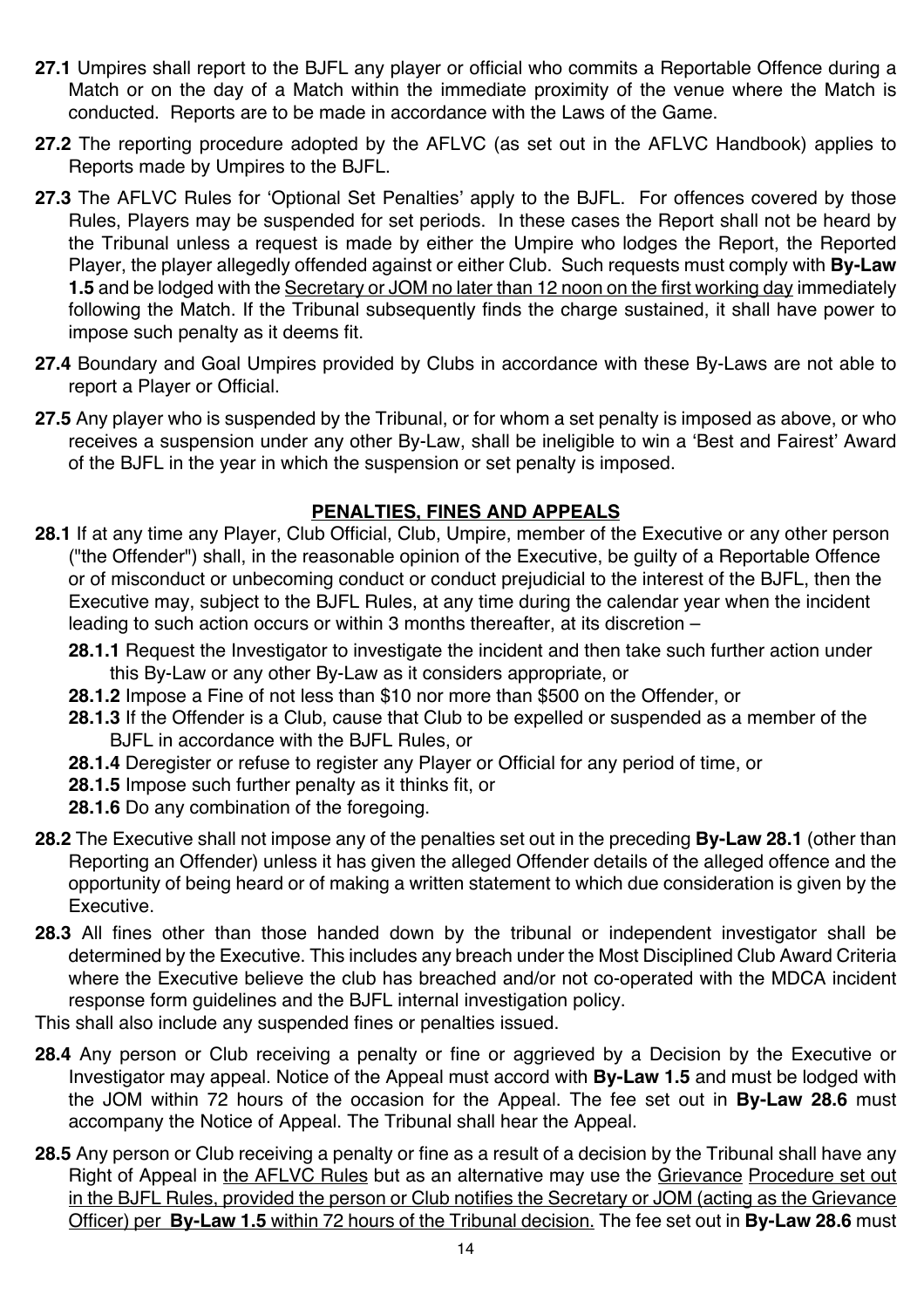accompany the Notice of Appeal. In such a case the Grievance Officer shall cause the matter to be re heard by an Independent Tribunal ("the Second Tribunal") consisting wholly of different persons to those comprising the original Tribunal. The Second Tribunal may have regard to any of the proceedings of the original Tribunal, but otherwise shall deal with the matter as a new hearing. If it determines a penalty should apply, it may then impose such penalty as it considers appropriate, including an additional or greater penalty than that originally handed down if it considers this appropriate. Until such time as the Second Tribunal has handed down its verdict, the decision of the original Tribunal shall apply**.**

**28.6** A Notice of Appeal lodged under **By-Law 28.4 or 28.5** shall not be valid unless it is accompanied by payment of a non-refundable fee of \$200 which shall in all cases be retained by the BJFL.

## PART D - FINALS

#### **FINALS ELIGIBILITY**

- **29.1** BJFL players can only play in one finals division / age group / competition / league per year. If player plays in a final in a different league, they will be ineligible from playing in the BJFL finals series. Written exemptions for *special circumstances* will be considered by AFLCV, if received 4 days prior to the final.
- **29.2** A player must play a minimum of 4 BJFL games in the division (Age Appropriate) they wish to play finals in during the current home and away season to be considered eligible to play finals in that division. Exemptions may be available upon request for exceptional circumstances.
- 29.3 A player must be registered by the commencement of the 4<sup>th</sup> last round of the home and away season.
- **29.4 Under 12:** Players may only play in the finals for the division in which they are nominated prior to their first game. (**Refer to By-Law 8.2)**
- **29.5** To play in Division 2 or Division 3 finals, players (not included in nominated top 10 players and not having played more than 8 games in the higher division) may play in the next lower division provided 29.1 and 29.2 eligibility rules are met.
- **29.6** Should any team have less than 20 players at finals time, they may make application to play *ineligible* players from their lower division team, provided that team hasn't played / isn't playing finals, up to a maximum of 20 players.
- Such application is to be made to the BJFL Executive at least four (4) days prior to each week of finals matches. Their decision shall be final.
- The BJFL Executive shall have the power to seek medical evidence of a players' injury should they consider it necessary
- 29.7 Although all BJFL fees are due and payable by the 30<sup>th</sup> June each year, should any fees remain outstanding, then such clubs' teams' will be ineligible to compete in any finals matches until full payment is made.

#### **FINALS SERIES**

**30.1.1** The BJFL shall provide all footballs for all Finals series matches**.** (Each team still required to bring a good quality match day football as a spare so that at least 2 Footballs are available for every finals game) as prescribed under By-law 6. The BJFL shall in addition, provide a new football for each Grand Final game.

#### **NOTE: Footballs provided in other than Grand Finals shall remain the property of the BJFL.**

Each Team competing in Finals is also responsible for the following – **30.1.2** Collecting match slips as prescribed and submitting them by the required time.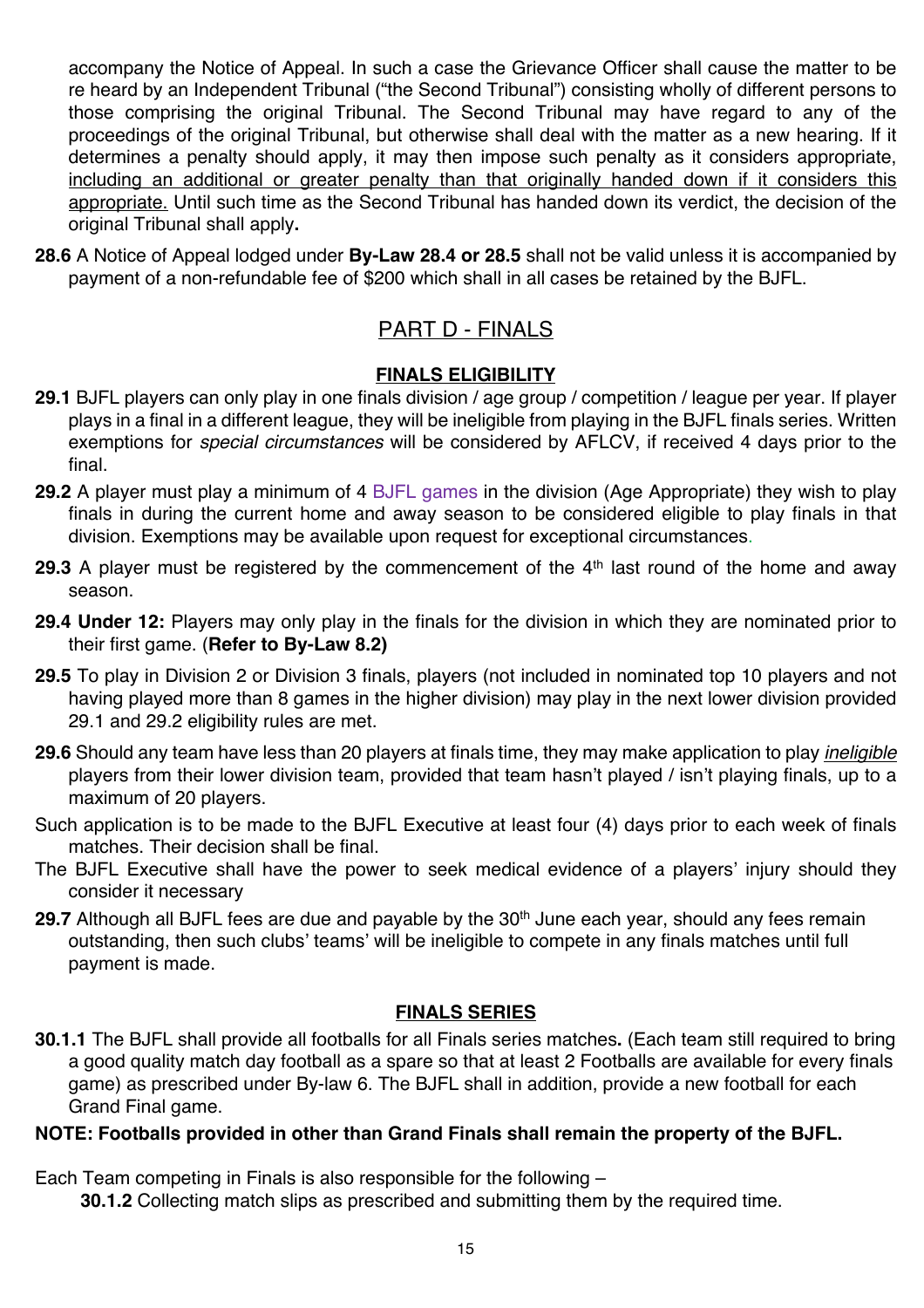- **30.1.3** Unless the Executive determines otherwise, it shall not be necessary for any team to supply any Umpire or Timekeeper for any Finals game. If the Executive decides any such person must be provided, then each Team must provide such a person.
- **30.2** Unless the Executive otherwise determines, Time On shall be played in the second half only of all Finals games, and in any extra Time periods played under **By-Law 30.3**, in accordance with the Laws of the Game except that the Law that Time On always be added while the ball is out of bounds [Law 10.5.1(d)] shall not apply.

#### **The clock shall not be stopped for scoring of goals UNLESS there is an undue delay. i.e. ball goes outside the perimeter fence. There should however be very few occasions when this is necessary due to there being spare balls held by the Inter-Change stewards.**

If the umpire halts play in *ANY* quarter for a serious injury, the clock shall be stopped and time-on will apply.

- **30.3** In all Finals including the Grand Final if scores are confirmed level by the Goal Umpires at the scheduled time of completion of a game, the Field Umpire shall resume the match after a break of 2 minutes as follows:-
	- **30.3.1** Teams shall change ends and play 2 x 5 minute periods. Teams shall change ends after the completion of the first 5 minute period.
	- **30.3.2** If scores are still level, the Captains shall toss for ends. Play will then immediately resume and the Team that scores first shall be the winner.
	- **30.3.3** Coaches are permitted to address their Players at the completion of normal time only, for a time period not exceeding 2 minutes. They may not address Players again during the extra time period.
	- **30.3.4** If Time On has been played per **By-Law 30.2** for that game, Time On shall also be played in the extra time periods playable under this By-Law.
- **30.4** Any Team causing delays before, during or after its Finals game shall be liable to a fine not exceeding \$50.
- **30.5** The BJFL shall during the Finals series charge admission into finals venues. Admission prices shall be determined by the Executive at least 6 weeks prior to the Finals series and notified to Delegates at the following GM.
- **30.6** The following provisions shall apply unless the Executive determines that a different procedure is to be used in a particular season:-
	- **30.6.1** In Divisions where 8 or less teams compete, there shall be a **Final Four.**
	- **30.6.2** In Divisions where 9 or more teams compete, there shall be a **Final Five.**
	- **30.6.3** Finals shall be played over 4 weeks as follows:-

# **30.6.4** Where a **Final Four** applies -

| Week 1 - First Semi-Final (SF1)                                                                                                                                                            | - $3^{\text{rd}}$ V 4 <sup>th</sup> |  |  |
|--------------------------------------------------------------------------------------------------------------------------------------------------------------------------------------------|-------------------------------------|--|--|
| Week 2 - Second Semi-Final (SF2)                                                                                                                                                           | - $1st V 2nd$                       |  |  |
| Week 3 - Preliminary Final (PF)                                                                                                                                                            | - Loser SF2 V Winner SF1            |  |  |
| Week 4 - Grand Final                                                                                                                                                                       | - Winner SF2 V Winner PF            |  |  |
| 30.6.5 Where a Final Five applies-                                                                                                                                                         |                                     |  |  |
| Week 1 - Elimination Final (EF)                                                                                                                                                            | - $4^{th}$ V $5^{th}$               |  |  |
| Qualifying Final (QF)                                                                                                                                                                      | - $2nd$ V $3rd$                     |  |  |
| Week 2 - First Semi-Final (SF1)                                                                                                                                                            | - Loser QF V Winner EF              |  |  |
| Second Semi-Final (SF2)                                                                                                                                                                    | - 1 <sup>st</sup> V Winner QF       |  |  |
| Week 3 - Preliminary Final (PF)                                                                                                                                                            | - Loser SF2 V Winner SF1            |  |  |
| Week 4 - Grand Final                                                                                                                                                                       | - Winner SF2 V Winner PF            |  |  |
| $0.12 - 1.1 - 0.1 - 0.0$ and $0.01 - 0.1$<br>$\frac{1}{2}$ . $\frac{1}{2}$ . $\frac{1}{2}$ . $\frac{1}{2}$ . $\frac{1}{2}$ . $\frac{1}{2}$ . $\frac{1}{2}$ . $\frac{1}{2}$ . $\frac{1}{2}$ |                                     |  |  |

**30.7** Subject to **By-Laws 29 and 30**, the provisions of **By-Laws 12 to 28** inclusive apply to all Finals games.